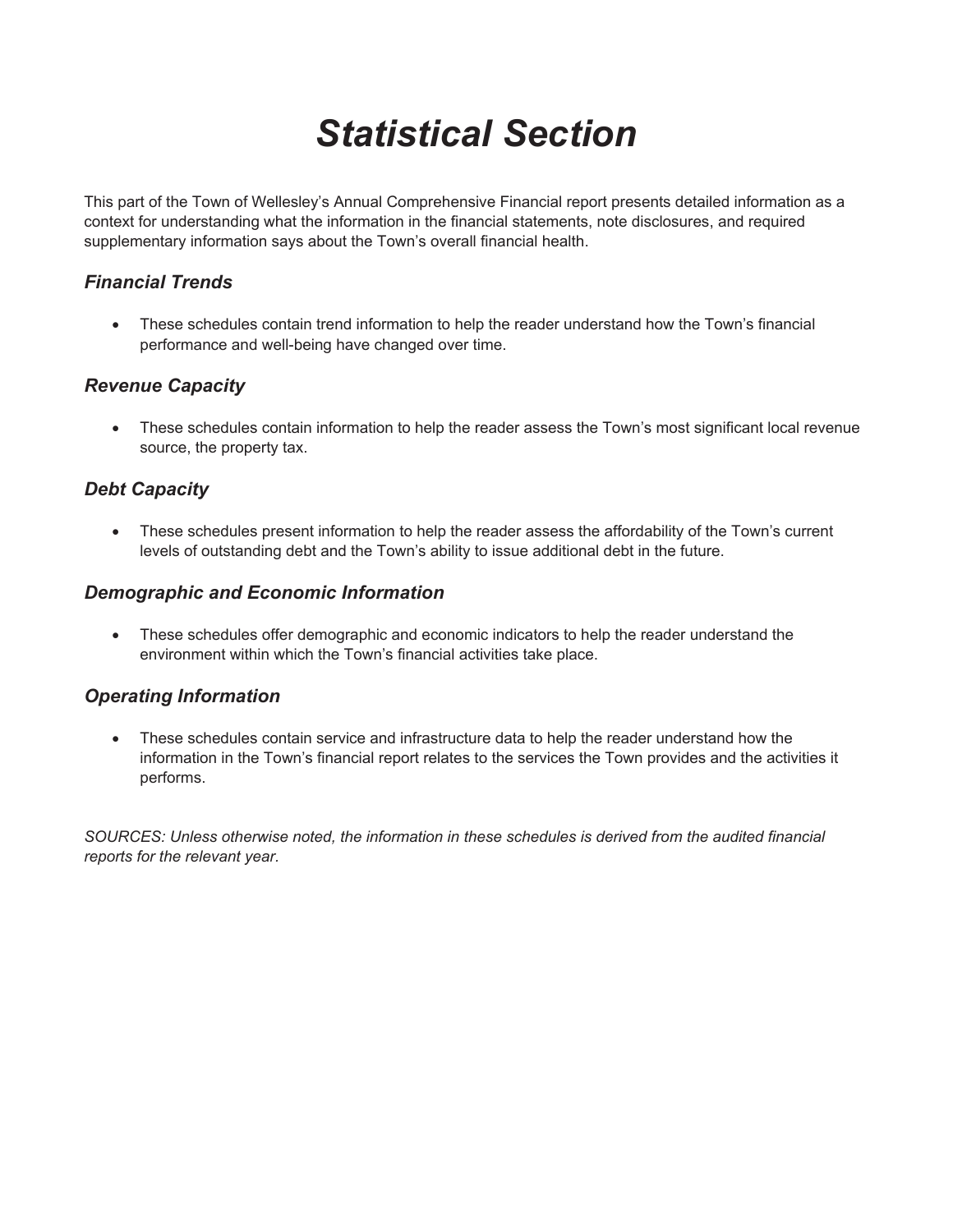#### **Net Position By Component**

|                                                                |                                              |                                              |                                               | <b>Last Ten Years</b>                         |                                            |                                                  |                                                  |                                                  |                                                |                                             |
|----------------------------------------------------------------|----------------------------------------------|----------------------------------------------|-----------------------------------------------|-----------------------------------------------|--------------------------------------------|--------------------------------------------------|--------------------------------------------------|--------------------------------------------------|------------------------------------------------|---------------------------------------------|
|                                                                | 2012                                         | 2013                                         | 2014                                          | 2015                                          | 2016                                       | 2017                                             | 2018                                             | 2019                                             | 2020                                           | 2021                                        |
| Governmental activities<br>Net investment in capital assets\$  | 136,010,244 \$<br>8.279.834<br>41,155,077    | 140,647,943 \$<br>9.177.754<br>40,250,651    | 139,229,485 \$<br>11,350,777<br>(1, 146, 424) | 141, 158, 278 \$<br>10,394,774<br>(1,065,091) | 148,818,623 \$<br>10,572,176<br>(126, 380) | 155, 132, 937 \$<br>10,236,030<br>(60, 532, 686) | 157, 153, 332 \$<br>10,715,597<br>(56, 118, 900) | 162, 153, 159 \$<br>11,918,885<br>(61, 737, 797) | 162,479,778 \$<br>12,883,650<br>(46, 377, 393) | 166,963,845<br>13,494,223<br>(31,580,628)   |
| Total governmental activities net position \$                  | 185,445,155                                  | 190,076,348<br>- 35                          | 149,433,838<br>S.                             | 150,487,961                                   | 159,264,419 \$                             | 104,836,281<br>s                                 | 111,750,029                                      | 112,334,247 \$                                   | 128,986,035<br>s                               | 148,877,440                                 |
| Business-type activities<br>Net investment in capital assets\$ | 79,158,029 \$<br>2,458,152<br>13,935,227     | 82,672,463 \$<br>2,000,000<br>14,212,650     | 83,609,607 \$<br>2,000,000<br>7,139,890       | 84,703,679 \$<br>2,000,000<br>7,808,653       | 85.594.311 \$<br>2,000,000<br>12,792,675   | 87.359.541 \$<br>2,000,000<br>11,907,658         | 87,482,288 \$<br>2,000,000<br>9,481,231          | 88,572,516 \$<br>1,000,000<br>7,303,769          | 88,576,032 \$<br>1,000,000<br>7,743,526        | 91,095,111<br>1,000,000<br>9,373,516        |
| Total business-type activities net position\$                  | 95,551,408 \$                                | 98.885.113<br>- 56                           | 92,749,497                                    | 94,512,332                                    | 100.386.986<br>-86                         | 101.267.199                                      | 98.963.519 \$                                    | 96.876.285<br>-S                                 | 97,319,558 \$                                  | 101,468,627                                 |
| Primary government<br>Net investment in capital assets\$       | 215, 168, 273 \$<br>10,737,986<br>55,090,304 | 223,320,406 \$<br>11, 177, 754<br>54,463,301 | 222,839,092 \$<br>13,350,777<br>5,993,466     | 225,861,957 \$<br>12,394,774<br>6,743,562     | 234,412,934 \$<br>12,572,176<br>12,666,295 | 242,492,478 \$<br>12,236,030<br>(48, 625, 028)   | 244,635,620 \$<br>12,715,597<br>(46,637,669)     | 250,725,675 \$<br>12,918,885<br>(54, 434, 028)   | 251,055,810 \$<br>13,883,650<br>(38,633,867)   | 258,058,956<br>14,494,223<br>(22, 207, 112) |
| Total primary government net position \$                       | 280,996,563                                  | 288,961,461                                  | 242, 183, 335                                 | 245,000,293                                   | 259,651,405 \$                             | 206,103,480 \$                                   | 210,713,548 \$                                   | 209,210,532 \$                                   | 226,305,593 \$                                 | 250,346,067                                 |

The Town implemented GASB Statements #67, #68, and #71 in 2015 which required the net pension liability to be recorded for the first time. This also required the revision of the ending net position in 2014.<br>The Town implem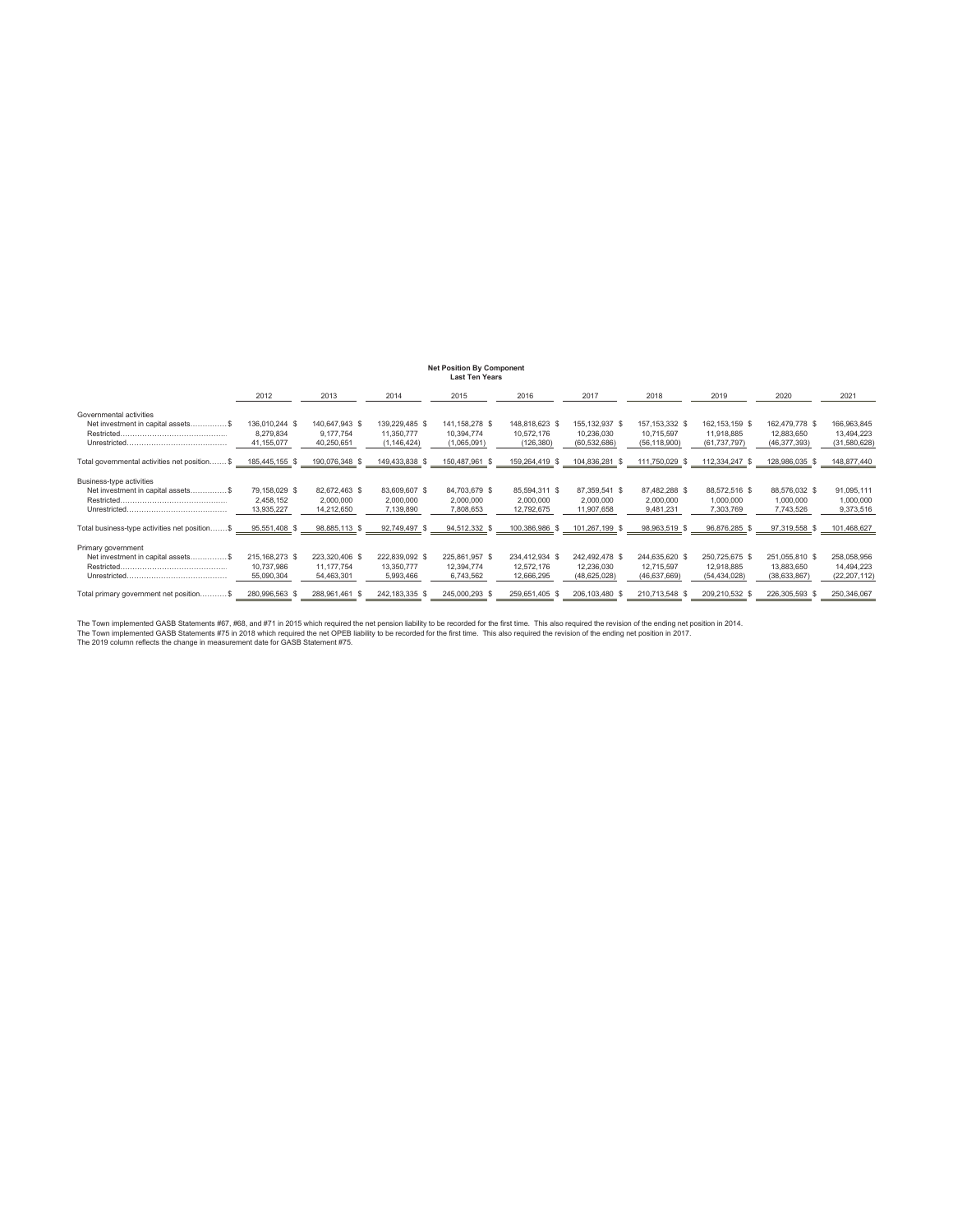|                                                                                   |                      |              |                      |              |                     |    | <b>Changes in Net Position</b><br><b>Last Ten Years</b> |    |                     |    |                         |    |                       |    |                       |    |                                |                       |
|-----------------------------------------------------------------------------------|----------------------|--------------|----------------------|--------------|---------------------|----|---------------------------------------------------------|----|---------------------|----|-------------------------|----|-----------------------|----|-----------------------|----|--------------------------------|-----------------------|
|                                                                                   | 2012                 |              | 2013                 |              | 2014                |    | 2015                                                    |    | 2016                |    | 2017                    |    | 2018                  |    | 2019                  |    | 2020                           | 2021                  |
| Expenses                                                                          |                      |              |                      |              |                     |    |                                                         |    |                     |    |                         |    |                       |    |                       |    |                                |                       |
| Governmental activities:                                                          |                      |              |                      |              |                     |    |                                                         |    |                     |    |                         |    |                       |    |                       |    |                                |                       |
|                                                                                   | 9.670.731 S          |              | 12,874,364 \$        |              | 14,414,151 \$       |    | 14,818,677 \$                                           |    | 16,065,450 \$       |    | 8 805 331 S             |    | 8,814,934 \$          |    | 9.652.907 S           |    | 9,555,250 \$                   | 9.652.808             |
| Facilities maintenance                                                            |                      |              |                      |              |                     |    |                                                         |    |                     |    | 11,880,224              |    | 12,350,521            |    | 13,992,663            |    | 12,484,919                     | 13,600,165            |
| Natural resources                                                                 | 16,064,398           |              | 16,973,654           |              | 17,710,263          |    | 18,190,686                                              |    | 19,814,209          |    | 636,909<br>17, 132, 944 |    | 725.662<br>17,548,998 |    | 650,341<br>19,494,235 |    | 578,406<br>17,824,882          | 685,339<br>16,528,319 |
|                                                                                   | 99,679,399           |              | 99,210,900           |              | 102,344,740         |    | 107,336,897                                             |    | 111,214,742         |    | 118,927,884             |    | 122,811,840           |    | 129,130,514           |    | 127,265,999                    | 133,350,063           |
|                                                                                   | 10,315,238           |              | 9,709,246            |              | 10,865,268          |    | 11,612,335                                              |    | 11.467.571          |    | 14.112.079              |    | 13.920.456            |    | 14.862.889            |    | 14 813 731                     | 15 186 863            |
|                                                                                   | 1,558,985            |              | 1,597,225            |              | 1,683,576           |    | 1,771,888                                               |    | 1,762,755           |    | 1,103,030               |    | 1,001,200             |    | 1,188,145             |    | 1,292,687                      | 1,372,574             |
|                                                                                   | 3,907,255            |              | 3,853,620            |              | 4,004,455           |    | 4,092,547                                               |    | 4,509,513           |    | 4,251,592               |    | 4.420.548             |    | 4,477,590             |    | 4.582.627                      | 4,424,423             |
|                                                                                   | 2,548,867            |              | 2,456,850            |              | 2.717.234           |    | 2,861,127                                               |    | 2.798.705           |    | 3.176.831               |    | 2,607,564             |    | 2,549,221             |    | 1.992.469                      | 981,190               |
| Traffic and parking management                                                    | 541,165              |              | 598,789              |              | 659,832             |    | 651,374                                                 |    | 761,292             |    | 832.610                 |    | 789.994               |    | 725,300               |    | 1,039,262                      | 663,265               |
| Community preservation                                                            | 789,270<br>4,100,237 |              | 105,345<br>3,816,585 |              | 19,992<br>3,442,724 |    | 35,941<br>3,080,832                                     |    | 75,855<br>5,219,877 |    | 187,011<br>4,830,418    |    | 687,669<br>4,391,453  |    | 357,988<br>4,416,324  |    | 331,855<br>4,008,703           | 240,468<br>5,365,244  |
| Total government activities expenses                                              | 149, 175, 545        |              | 151,196,578          |              | 157,862,235         |    | 164,452,304                                             |    | 173,689,969         |    | 185,876,863             |    | 190,070,839           |    | 201,498,117           |    | 195,770,790                    | 202,050,721           |
|                                                                                   |                      |              |                      |              |                     |    |                                                         |    |                     |    |                         |    |                       |    |                       |    |                                |                       |
| Business-type activities:<br>Sewer                                                | 6.798.842            |              | 6.799.922            |              | 7.010.402           |    | 7.183.205                                               |    | 7.065.470           |    | 7.403.979               |    | 7.452.341             |    | 7.548.483             |    | 7.879.097                      | 7.691.315             |
| Water                                                                             | 5,414,502            |              | 5,189,293            |              | 5,938,980           |    | 6,293,253                                               |    | 5,741,906           |    | 6,100,706               |    | 6,707,078             |    | 6,736,557             |    | 7,725,163                      | 7,633,496             |
| Municipal light                                                                   | 28,865,770           |              | 31,253,122           |              | 32,845,603          |    | 33,471,296                                              |    | 31,752,049          |    | 33,237,686              |    | 38,605,006            |    | 39,338,634            |    | 34,014,913                     | 34,296,172            |
| Total business-type activities expenses.                                          | 41,079,114           |              | 43,242,337           |              | 45,794,985          |    | 46, 947, 754                                            |    | 44,559,425          |    | 46,742,371              |    | 52,764,425            |    | 53,623,674            |    | 49,619,173                     | 49,620,983            |
| Total primary government expenses.                                                | 190,254,659          |              | 194,438,915          |              | 203,657,220         |    | 211,400,058                                             |    | 218,249,394         |    | 232,619,234             |    | 242,835,264           | S. | 255, 121, 791         | s  | 245,389,963<br>-S              | 251,671,704           |
|                                                                                   |                      |              |                      |              |                     |    |                                                         |    |                     |    |                         |    |                       |    |                       |    |                                |                       |
| <b>Program Revenues</b><br>Governmental activities:                               |                      |              |                      |              |                     |    |                                                         |    |                     |    |                         |    |                       |    |                       |    |                                |                       |
|                                                                                   | 3,445,765 \$         |              | 3,284,351 \$         |              | 3,780,607 \$        |    | 4, 133, 754 \$                                          |    | 4,588,795 \$        |    | 4,868,667 \$            |    | 4,968,173 \$          |    | 5,242,307 \$          |    | 4,102,835 \$                   | 1.894.437             |
| Public safety charges for services                                                | 3,083,319            |              | 2,894,844            |              | 3,991,467           |    | 4,095,532                                               |    | 4,272,574           |    | 3,852,917               |    | 6,577,435             |    | 5,600,029             |    | 3,815,847                      | 5,618,531             |
|                                                                                   | 3.816.824            |              | 3,640,168            |              | 3.793.602           |    | 3.739.997                                               |    | 4.044.264           |    | 4,804,745               |    | 4,061,182             |    | 4,249,760             |    | 3,337,844                      | 3,160,222             |
| Education operating grants and contributions                                      | 24,030,559           |              | 24,201,659           |              | 25, 190, 552        |    | 21,027,295                                              |    | 26,120,256          |    | 30,971,700              |    | 32,205,325            |    | 33,102,976            |    | 38, 117, 534                   | 45,910,916            |
| Other operating grants and contributions                                          | 973,067              |              | 1,391,765            |              | 1,083,745           |    | 752,440                                                 |    | 1,358,563           |    | 872,209                 |    | 1,063,246             |    | 1,493,174             |    | 3,346,835                      | 2,302,433             |
| Education capital grant and contributions                                         | 13,255,854           |              |                      |              |                     |    |                                                         |    | 1,174,029           |    | 3,020,319               |    |                       |    |                       |    |                                |                       |
| Other capital grant and contributions                                             | 258,148              |              | 2,345,265            |              | 990,827             |    | 1,950,446                                               |    | 2,446,151           |    | 1,028,260               |    | 580,951               |    | 1,169,737             |    | 1,968,482                      | 748,470               |
| Total government activities program revenues                                      | 48.863.536           |              | 37,758,052           |              | 38,830,800          |    | 35,699,464                                              |    | 44,004,632          |    | 49,418,817              |    | 49,456,312            |    | 50,857,983            |    | 54,689,377                     | 59.635.009            |
| Business-type activities:                                                         |                      |              |                      |              |                     |    |                                                         |    |                     |    |                         |    |                       |    |                       |    |                                |                       |
| Municipal light charges for services                                              | 33,845,457           |              | 33,775,820           |              | 33,747,559          |    | 34,209,512                                              |    | 34,885,519          |    | 34,592,292              |    | 35,313,607            |    | 37,268,992            |    | 35,661,467                     | 37,299,444            |
| Sewer and water charges for services                                              | 13,179,396           |              | 13,359,209           |              | 13,899,712          |    | 14,350,065                                              |    | 14,683,479          |    | 15,837,178              |    | 15,119,727            |    | 15,088,805            |    | 14.859.420                     | 16.204.322            |
| Municipal light capital grant and contributions                                   | 550,447              |              | 441,013              |              | 602,671             |    | 1,151,012                                               |    | 1,636,744           |    | 663,708                 |    | 880,585               |    | 771,777               |    | 541,559                        | 454,547               |
| Sewer and water capital grant and contributions                                   | 117,567              |              |                      |              |                     |    |                                                         |    | 228,337             |    |                         |    | 146,826               |    |                       |    |                                | 811,739               |
| Total business-type activities program revenues                                   | 47,692,867           |              | 47,576,042           |              | 48,249,942          |    | 49,710,589                                              |    | 51,434,079          |    | 51,093,178              |    | 51,460,745            |    | 53, 129, 574          |    | 51,062,446                     | 54,770,052            |
| Total primary government program revenues                                         | 96,556,403           |              | 85,334,094           |              | 87,080,742          |    | 85,410,053                                              |    | 95,438,711          |    | 100,511,995             | s  | 100,917,057           | S. | 103,987,557           | s  | 105,751,823<br>-S              | 114,405,061           |
| Net (Expense)/Revenue                                                             |                      |              |                      |              |                     |    |                                                         |    |                     |    |                         |    |                       |    |                       |    |                                |                       |
| Governmental activities.                                                          | (100, 312, 009)      | s            | (113, 438, 526)      | s            | (119, 031, 435)     | s  | $(128, 752, 840)$ \$                                    |    | (129, 685, 337)     | s  | (136, 458, 046)         | s  | (140, 614, 527)       | s  | $(150, 640, 134)$ \$  |    | (141,081,413) \$ (142,415,712) |                       |
| Business-type activities                                                          | 6,613,753            |              | 4,333,705            |              | 2,454,957           |    | 2,762,835                                               |    | 6,874,654           |    | 4,350,807               |    | (1,303,680)           |    | (494, 100)            |    | 1,443,273                      | 5,149,069             |
| Total primary government net expense<br>s                                         | (93, 698, 256)       | s            | $(109, 104, 821)$ \$ |              | (116, 576, 478)     | -S | $(125,990,005)$ \$                                      |    | (122, 810, 683)     | -S | $(132, 107, 239)$ \$    |    | $(141, 918, 207)$ \$  |    | $(151, 134, 234)$ \$  |    | $(139, 638, 140)$ \$           | (137, 266, 643)       |
| General Revenues and other Changes<br>in Net Position<br>Governmental activities: |                      |              |                      |              |                     |    |                                                         |    |                     |    |                         |    |                       |    |                       |    |                                |                       |
| Real estate and personal property taxes,                                          |                      |              |                      |              |                     |    |                                                         |    |                     |    |                         |    |                       |    |                       |    |                                |                       |
|                                                                                   | 104,498,139          | <sub>S</sub> | 108,975,300          | $\mathbf{s}$ | 112,155,012 \$      |    | 120,017,005 \$                                          |    | 127,800,794         | -S | 131,146,331 \$          |    | 135,997,161 \$        |    | 140,554,509           | s  | 149, 157, 707 \$               | 149 157 707           |
| Community preservation tax                                                        | 944,740              |              | 982,069              |              | 1,019,365           |    | 1,084,562                                               |    | 1,153,629           |    | 1.201.441               |    | 1.247.964             |    | 1.301.988             |    | 1,383,742                      | 1,383,742             |
| Motor vehicle and other excise taxes                                              | 4,241,411            |              | 4,481,517            |              | 4,824,229           |    | 5,065,773                                               |    | 5,464,687           |    | 5,265,624               |    | 5,847,263             |    | 5,919,710             |    | 5,622,515                      | 5,622,515             |
|                                                                                   | 510,083              |              | 527,124              |              | 547,618             |    | 583,551                                                 |    | 620,369             |    | 637,046                 |    | 658,814               |    | 684,631               |    | 470,833                        | 470,833               |
| Nonrestricted grants, contributions, and other                                    | 2.338.231            |              | 1,761,581            |              | 1.919.920           |    | 1.793.829                                               |    | 1,794,382           |    | 2,102,798               |    | 1,735,859             |    | 2,057,273             |    | 2,457,810                      | 2.457.810             |
| Unrestricted investment income                                                    | 469,826              |              | 342,128              |              | 297,426             |    | 262,241                                                 |    | 627,934             |    | 582,309                 |    | 1,041,214             |    | 2,229,856             |    | 915,098                        | 915,098               |
|                                                                                   | 1,000,000            |              | 1,000,000            |              | 1,000,000           |    | 1,000,000                                               |    | 1,000,000           |    | 1,000,000               |    | 1,000,000             |    | 1,000,000             |    | 1,000,000                      | 1.000.000             |
| Total governmental activities.                                                    | 114,002,430          |              | 118,069,719          |              | 121,763,570         |    | 129,806,961                                             |    | 138,461,795         |    | 141,935,549             |    | 147,528,275           |    | 153,747,967           |    | 161,007,705                    | 161,007,705           |
| Business-type activities:                                                         |                      |              |                      |              |                     |    |                                                         |    |                     |    |                         |    |                       |    |                       |    |                                |                       |
| Transfers                                                                         | (1.000.000)          |              | (1,000,000)          |              | (1,000,000)         |    | (1,000,000)                                             |    | (1,000,000)         |    | (1,000,000)             |    | (1,000,000)           |    | (1,000,000)           |    | (1,000,000)                    | (1,000,000)           |
| Total primary government                                                          | 113,002.430 S        |              | 117.069.719          | s            | 120.763.570         | -S | 128.806.961                                             | S. | 137.461.795         | -S | 140.935.549             | -S | 146.528.275 \$        |    | 152.747.967           | -S | 160.007.705 \$                 | 160.007.705           |
| <b>Changes in Net Position</b>                                                    |                      |              |                      |              |                     |    |                                                         |    |                     |    |                         |    |                       |    |                       |    |                                |                       |
| Governmental activities.                                                          | 13.690.421           | s            | 4.631.193            | s            | 2.732.135           |    | 1.054.121 \$                                            |    | 8,776,458           | -S | 5,477,503 \$            |    | 6,913,748 \$          |    | 3,107,833             | s  | 19,926,292<br>-S               | 18,591,993            |
| Business-type activities                                                          | 5,613,753            |              | 3,333,705            |              | 1,454,957           |    | 1,762,835                                               |    | 5,874,654           |    | 3,350,807               |    | (2,303,680)           |    | (1,494,100)           |    | 443,273                        | 4,149,069             |
| Total primary government                                                          | 19,304,174 \$        |              | 7,964,898 \$         |              | 4,187,092 \$        |    | 2,816,956 \$                                            |    | 14,651,112 \$       |    | 8,828,310 \$            |    | 4,610,068 \$          |    | 1,613,733 \$          |    | 20,369,565 \$                  | 22,741,062            |

Note: In 2017 the Town ACFR renamed/revised the functional expense groupings. Functional groupings prior to 2017 were not revised.<br>Note: The 2019 column reflects the change in measurement date for GASB Statement #75.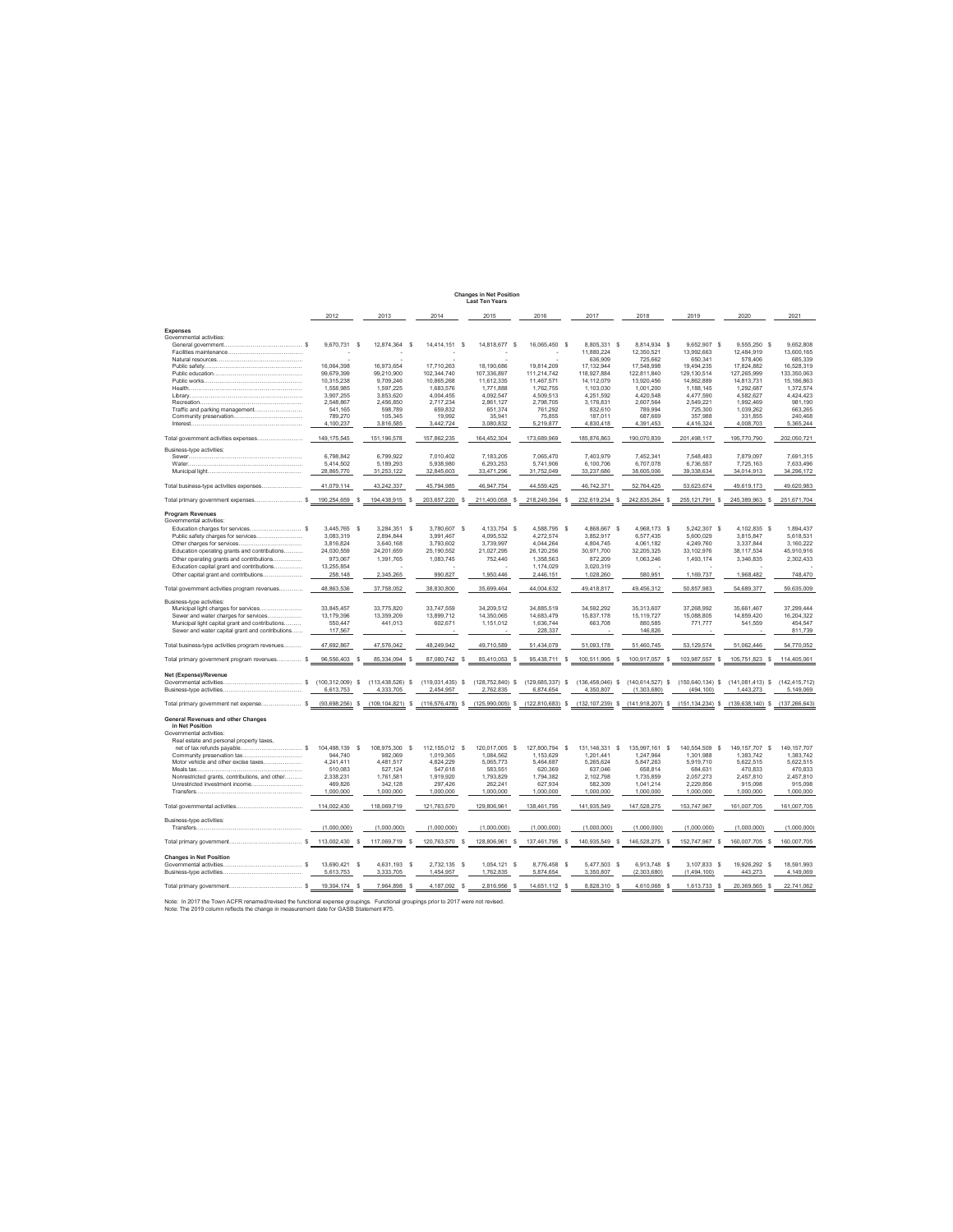### **Fund Balances, Governmental Funds Last Ten Years**

|                                                                            | 2012                                  | 2013                                    | 2014                                    | 2015                                    | 2016                                    | 2017                                    | 2018                                    | 2019                                    | 2020                                    | 2021                                 |
|----------------------------------------------------------------------------|---------------------------------------|-----------------------------------------|-----------------------------------------|-----------------------------------------|-----------------------------------------|-----------------------------------------|-----------------------------------------|-----------------------------------------|-----------------------------------------|--------------------------------------|
| General Fund                                                               |                                       |                                         |                                         |                                         |                                         |                                         |                                         |                                         |                                         |                                      |
| Committed.<br>Assigned<br>Unassigned                                       | 2.106.100 \$<br>993.682<br>18,632,699 | 2.785.748 \$<br>3.633.780<br>15,342,967 | 1.936.883 \$<br>5.169.365<br>15,230,000 | 4.240.335 \$<br>3.726.971<br>14,521,699 | 2.990.300 \$<br>3.834.068<br>18,092,104 | 3,950,943 \$<br>5.949.459<br>18,566,100 | 5.080.885 \$<br>3.478.397<br>20,788,871 | 1.880.827 \$<br>5.021.045<br>24,245,720 | 1.743.287 \$<br>6.332.723<br>26,918,753 | 2,005,167<br>5,573,169<br>34,191,300 |
| Total general fund                                                         | $$21,732,481$ \$                      | 21,762,495 \$                           | 22,336,248 \$                           | 22.489.005 \$                           | 24.916.472 \$                           | 28,466,502 \$                           | 29,348,153 \$                           | 31, 147, 592 \$                         | 34,994,763 \$                           | 41,769,636                           |
| All Other Governmental Funds<br>Nonspendable\$<br>Restricted<br>Unassigned | 210.612 \$<br>24.249.828              | 210.612 \$<br>21.151.572<br>(41, 158)   | 357.953 \$<br>18.248.261<br>(807, 356)  | 357.953 \$<br>34.628.603                | 357.953 \$<br>29.736.594                | 357.953 \$<br>20.707.687                | 357.952 \$<br>26.564.000                | 474.055 \$<br>28.739.533                | 437.266 \$<br>22.635.442                | 387,519<br>33,145,424                |
| Total all other governmental funds \$                                      | 24,460,440 \$                         | 21,321,026                              | 17,798,858                              | 34,986,556<br>-SS                       | 30.094.547<br>- \$                      | 21.065.640 \$                           | 26,921,952 \$                           | 29,213,588<br>-8                        | 23,072,708 \$                           | 33,532,943                           |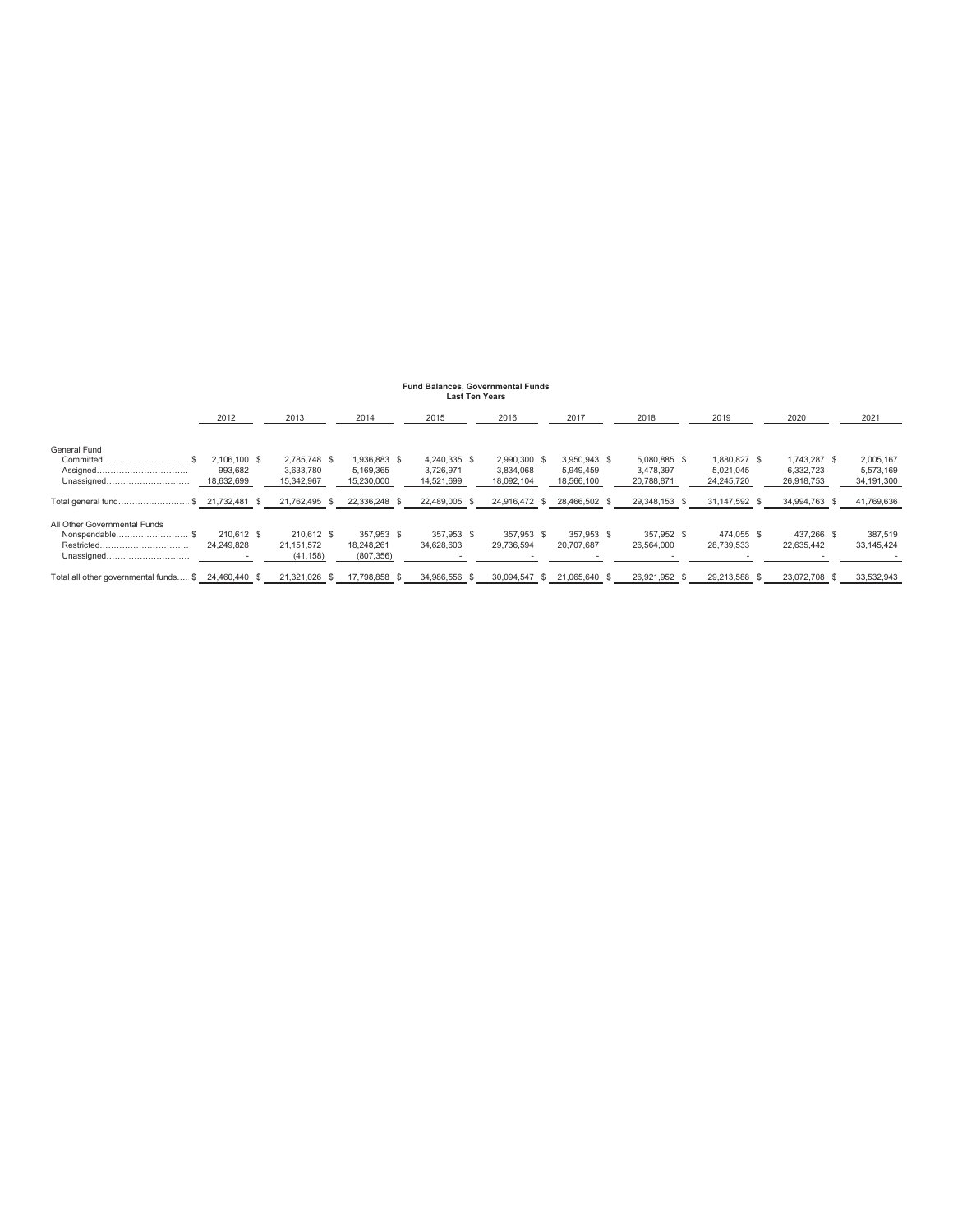### **Changes in Fund Balances, Governmental Funds Last Ten Years**

|                                                           | 2012              | 2013               | 2014             | 2015             | 2016             | 2017             | 2018           | 2019           | 2020               | 2021          |
|-----------------------------------------------------------|-------------------|--------------------|------------------|------------------|------------------|------------------|----------------|----------------|--------------------|---------------|
| Revenues:                                                 |                   |                    |                  |                  |                  |                  |                |                |                    |               |
| Real estate and personal property taxes,                  |                   |                    |                  |                  |                  |                  |                |                |                    |               |
|                                                           | 104,226,073 \$    | 108,739,508 \$     | 112,573,209 \$   | 119,526,163<br>S | 127,955,497<br>s | 131,692,216 \$   | 135,032,080 \$ | 140,561,739 \$ | 144.447.614 \$     | 149,493,703   |
|                                                           | 4.228.910         | 4,327,860          | 5,382,154        | 4,956,214        | 5.616.703        | 5,544,062        | 5,843,270      | 5.901.008      | 5,534,128          | 5,582,870     |
|                                                           | 510.083           | 527.124            | 547.618          | 583.551          | 620.369          | 637.046          | 658.814        | 684.631        | 611.589            | 470.833       |
|                                                           | 944.740           | 982,069            | 1,019,365        | 1,084,562        | 1,153,629        | 1,201,441        | 1,247,964      | 1,301,988      | 1.341.104          | 1,383,742     |
|                                                           | 1.093.207         | 1.058.774          | 1.118.806        | 1.215.693        | 1.291.915        | 1.482.112        | 1.503.011      | 1.549.919      |                    | 204.022       |
|                                                           |                   |                    |                  |                  |                  |                  |                |                | 1,102,284          |               |
|                                                           | 39,931,269        | 28,646,792         | 26,896,444       | 24,027,252       | 29,706,452       | 36,376,415       | 34,095,554     | 35,948,591     | 41,425,334         | 49,800,066    |
|                                                           | 11,542,943        | 10,967,308         | 12,658,370       | 12,833,870       | 16,715,684       | 14,967,860       | 17,205,908     | 18,088,147     | 15,400,684         | 13,822,023    |
|                                                           | 162,477,225       | 155,249,435        | 160,195,966      | 164,227,305      | 183,060,249      | 191,901,152      | 195,586,601    | 204,036,023    | 209,862,737        | 220,757,259   |
| Expenditures:                                             |                   |                    |                  |                  |                  |                  |                |                |                    |               |
|                                                           | 6.877.414         | 10.298.877         | 11,542,295       | 11.684.930       | 12.860.407       | 4.540.347        | 4.610.308      | 5.263.101      | 5.164.269          | 5.697.250     |
|                                                           |                   |                    |                  |                  |                  |                  |                |                |                    |               |
|                                                           |                   |                    |                  |                  |                  | 8.539.854        | 8.692.135      | 9.858.158      | 9.226.047          | 9.522.784     |
|                                                           |                   |                    |                  |                  |                  | 440,230          | 510,259        | 465,353        | 415,933            | 495,394       |
|                                                           | 10,816,829        | 11,460,664         | 11,565,484       | 11,805,762       | 12,339,995       | 12,296,502       | 13,592,778     | 13,889,443     | 13,892,751         | 14,668,588    |
|                                                           | 67,902,646        | 66,984,931         | 69,318,778       | 77,020,768       | 77,139,421       | 79,160,007       | 84,322,361     | 86,595,124     | 87, 167, 344       | 89,267,433    |
|                                                           | 7.763.448         | 7.088.348          | 8,503,550        | 9,215,863        | 8.640.708        | 7.909.141        | 8,301,071      | 8.290.037      | 8.355.908          | 8,821,106     |
|                                                           | 1,268,209         | 1,273,950          | 1,116,404        | 1,182,446        | 1,127,921        | 707.180          | 754,201        | 828.863        | 997.006            | 1,162,678     |
|                                                           | 1.671.069         | 1.558.082          | 1,572,670        | 1,584,791        | 1.488.351        | 2.246.211        | 1.847.868      | 1.975.394      | 1.740.630          | 929.511       |
|                                                           | 2,677,590         | 2,533,327          | 2,452,277        | 2,486,348        | 2,663,336        | 2,734,755        | 2,921,632      | 2,624,097      | 2,911,780          | 3,035,952     |
|                                                           | 11.056.041        | 11,576,070         | 11,910,914       | 7,856,302        | 11.839.507       | 16.440.703       | 17,404,000     | 17.746.000     | 22.691.000         | 26.216.000    |
|                                                           | 2.647.015         | 3.226.373          | 5.024.893        | 5.952.739        | 6.161.639        | 6.408.377        | 6.640.351      | 7.073.362      | 7.487.909          | 7.967.738     |
|                                                           | 18,376,472        | 19,223,856         | 19,112,319       | 20,025,444       | 20,170,637       | 20,188,388       | 21,869,262     | 21,387,830     | 21,980,846         | 22,326,853    |
|                                                           | 35,072,030        | 12,426,663         | 7,076,881        | 52,519,057       | 20,205,770       | 22,588,576       | 12,460,987     | 10,480,193     | 12,669,833         | 14,656,315    |
|                                                           | 789,270           | 105,345            | 19,993           | 35,941           | 75.855           | 187.011          | 687.669        | 357.988        | 331.855            | 240,468       |
|                                                           | 1,087,753         | 1,140,498          | 1,139,836        | 1,172,460        | 1,222,643        | 1,230,199        | 1,239,256      | 1,262,764      | 1,263,722          | 1,316,042     |
|                                                           | 541.165           | 598.789            | 659.832          | 651.374          | 761.292          | 832.610          | 789.994        | 725.300        | 1.039.262          | 663.265       |
|                                                           |                   |                    |                  |                  |                  |                  |                |                |                    |               |
|                                                           | 9,740,000         | 11,390,000         | 8,915,000        | 8,825,000        | 11,245,000       | 11,380,000       | 11,840,000     | 11.643.000     | 11,020,000         | 9.970.000     |
|                                                           |                   |                    |                  |                  |                  |                  |                |                | 21,000,000         | 11,000,000    |
|                                                           | 4,262,024         |                    |                  |                  | 5,502,309        | 5,227,790        |                |                |                    |               |
|                                                           |                   | 3,970,894          | 3,665,637        | 3,364,814        |                  |                  | 4,883,736      | 5,022,317      | 5,235,696          | 6,303,924     |
|                                                           | 182.548.975       | 164.856.667        | 163,596,763      | 215,384,039      | 193,444,791      | 203,057,880      | 203,367,868    | 205.488.324    | 234,591,791        | 234,261,301   |
| Excess (Deficiency) of revenues over (under) expenditures | (20.071.750)      | (9,607,232)        | (3.400.797)      | (51.156.734)     | (10, 384, 542)   | (11.156.728)     | (7.781.267)    | (1.452.301)    | (24.729.054)       | (13,504,042)  |
| Other Financing Sources (Uses)                            |                   |                    |                  |                  |                  |                  |                |                |                    |               |
|                                                           |                   | 10,505,000         |                  | 68,840,000       | 15,445,700       | 5,860,000        | 12,443,000     | 4,245,000      | 18,530,000         | 14,347,500    |
|                                                           |                   |                    |                  |                  |                  |                  |                |                |                    | 8,907,500     |
|                                                           | 23,135            | 1,344,535          |                  | 1,973,541        | 1,612,743        | 392,000          | 1,076,230      | 298,376        | 2,905,345          | 2,207,059     |
|                                                           |                   | (6,351,703)        |                  | (4, 274, 541)    | (11, 738, 443)   |                  |                |                |                    |               |
|                                                           | 5,135,568         | 2,512,416          | 1,538,218        | 10,797,345       | 7,523,635        | 1,852,893        | 1,906,337      | 4,694,134      | 4,632,213          | 3,286,535     |
|                                                           | (4, 135, 568)     | (1,512,416)        | (538, 218)       | (8,839,156)      | (4,923,635)      | (1,869,135)      | (906, 337)     | (3,694,134)    | (3,632,213)        | (2, 286, 535) |
|                                                           | 1,023,135         | 6,497,832          | 1,000,000        | 68,497,189       | 7,920,000        | 6,235,758        | 14,519,230     | 5,543,376      | 22,435,345         | 26,462,059    |
|                                                           | $(19,048,615)$ \$ | $(3, 109, 400)$ \$ | $(2,400,797)$ \$ | 17,340,455 \$    | $(2,464,542)$ \$ | $(4,920,970)$ \$ | 6,737,963 \$   | 4,091,075 \$   | $(2, 293, 709)$ \$ | 12.958.017    |
| Debt service as a percentage of noncapital expenditures   | 9.49%             | 10.08%             | 8.04%            | 7.48%            | 9.67%            | 9.20%            | 8.76%          | 8.55%          | 7.32%              | 7.41%         |

Notes: In 2015 Intergovernmental revenues and Teacher's pension benefits were lower due to the way the State calculated these amounts in that year.<br>In 2017 the Town ACFR renamed/revised the functional expenditure groupings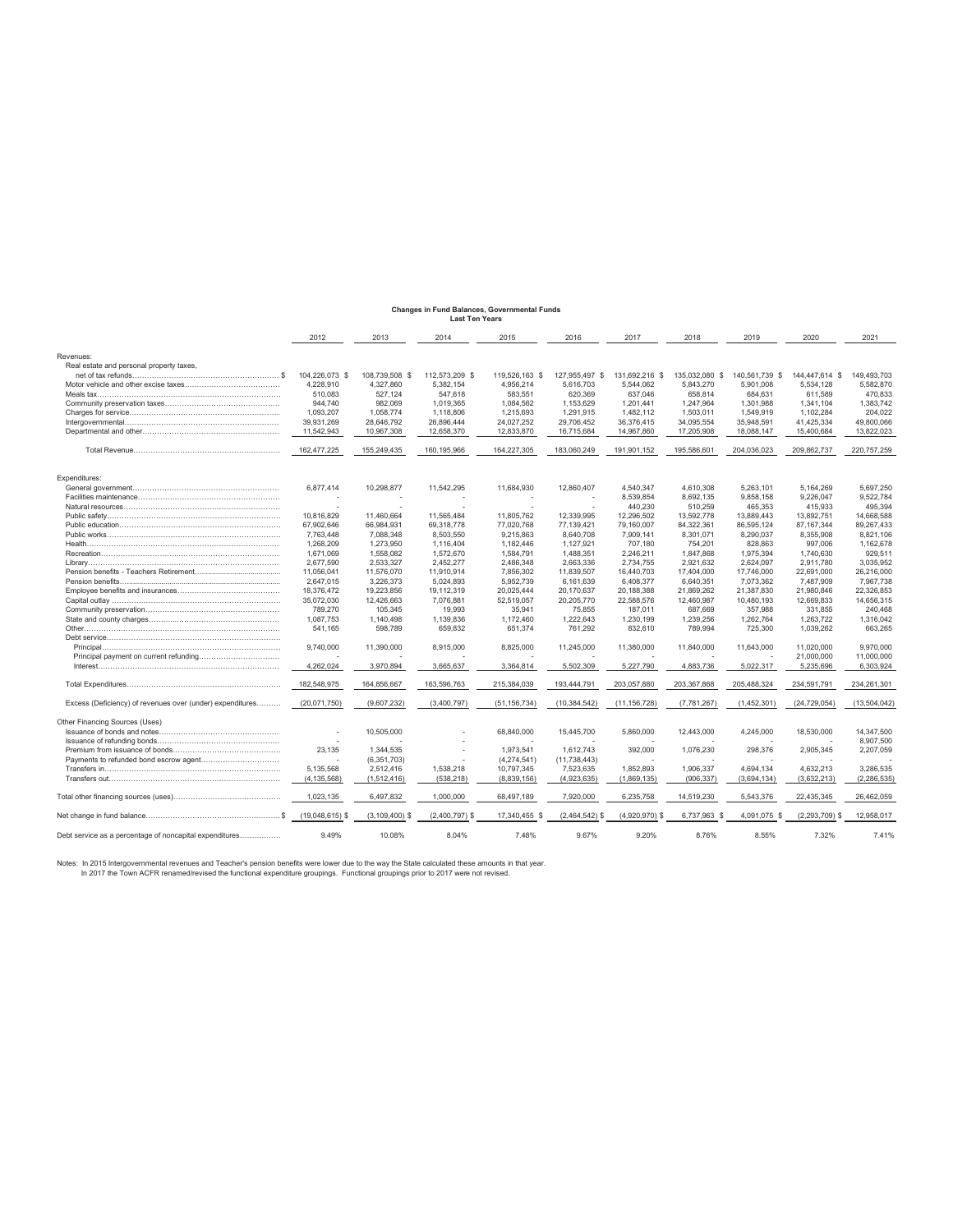#### **Assessed Value and Actual Value of Taxable Property by Classification and Tax Rates Last Ten Years**

|      |                             |                                       |                              |                            |                     | Assessed and Actual Values and Tax Rates |                     |                               |                              |                  |
|------|-----------------------------|---------------------------------------|------------------------------|----------------------------|---------------------|------------------------------------------|---------------------|-------------------------------|------------------------------|------------------|
|      |                             |                                       | <b>Residential</b>           |                            |                     |                                          | Total               |                               | Commercial                   | Total            |
| Year | <b>Residential</b><br>Value | <b>Residential</b><br><b>Tax Rate</b> | $%$ of<br><b>Total Value</b> | <b>Commercial</b><br>Value | Industrial<br>Value | Personal<br>Property                     | Commercial<br>Value | Commercial<br><b>Tax Rate</b> | $%$ of<br><b>Total Value</b> | Town<br>Value    |
|      |                             |                                       |                              |                            |                     |                                          |                     |                               |                              |                  |
| 2012 | \$8,125,029,000             | 11.48                                 | 88.80%                       | \$921,119,000              | \$7,110,000         | \$96,383,800                             | \$1,024,612,800     | 11.48                         | 11.20%                       | \$9,149,641,800  |
| 2013 | \$8,234,182,000             | 11.70                                 | 88.01%                       | \$1,005,915,000            | \$7,438,000         | \$108,072,185                            | \$1,121,425,185     | 11.70                         | 11.99%                       | \$9,355,607,185  |
| 2014 | \$8,550,806,000             | 11.54                                 | 87.65%                       | \$1,087,234,000            | \$7,814,000         | \$109,281,300                            | \$1,204,329,300     | 11.54                         | 12.35%                       | \$9,755,135,300  |
| 2015 | \$9,116,045,000             | 11.56                                 | 87.76%                       | \$1,159,807,000            | \$8,155,000         | \$103,805,900                            | \$1,271,767,900     | 11.56                         | 12.24%                       | \$10,387,812,900 |
| 2016 | \$9,382,323,000             | 11.83                                 | 87.76%                       | \$1,269,582,000            | \$8,380,000         | \$114,193,700                            | \$1,392,155,700     | 11.83                         | 12.92%                       | \$10,774,478,700 |
| 2017 | \$9,721,777,000             | 11.79                                 | 87.16%                       | \$1,309,028,000            | \$7,801,000         | \$115,324,400                            | \$1,432,153,400     | 11.79                         | 12.84%                       | \$11,153,930,400 |
| 2018 | \$9,935,541,000             | 11.95                                 | 87.33%                       | \$1,318,844,000            | \$7,330,000         | \$115,824,600                            | \$1,441,998,600     | 11.95                         | 12.67%                       | \$11,377,539,600 |
| 2019 | \$10,654,218,000            | 11.57                                 | 87.39%                       | \$1,406,187,000            | \$8,593,000         | \$122,039,081                            | \$1,536,819,081     | 11.57                         | 12.61%                       | \$12,191,037,081 |
| 2020 | \$10,908,678,000            | 11.56                                 | 87.03%                       | \$1,490,134,000            | \$6,543,000         | \$128,979,400                            | \$1,625,656,400     | 11.56                         | 12.97%                       | \$12,534,334,400 |
| 2021 | \$11,072,021,000            | 11.75                                 | 87.07%                       | \$1,494,659,000            | \$6,543,000         | \$142,724,500                            | \$1,643,926,500     | 11.75                         | 12.93%                       | \$12,715,947,500 |





Source: Assessor's Department, Town of Wellesley All property in the Commonwealth of Massachusetts is assessed at 100% of fair cash value.

Note: Chapter 59, Section 21C of the Massachusetts General Laws, known as "Proposition 2 1/2", imposes 2 separate limits on the annual tax levy of the Town. The primary limitation is that the tax levy cannot exceed 2 1/2 percent of the full and fair cash value.<br>The secondary limitation is that the tax levy cannot exceed the maximum levy limit for t the State Commissioner of Revenue by more than 2 1/2 percent, subject to an exception for property added to the tax rolls and<br>for certain substantial valuation increases other than as part of a general revaluation. The sec year by a majority vote of the voters, however it cannot exceed the primary limitation.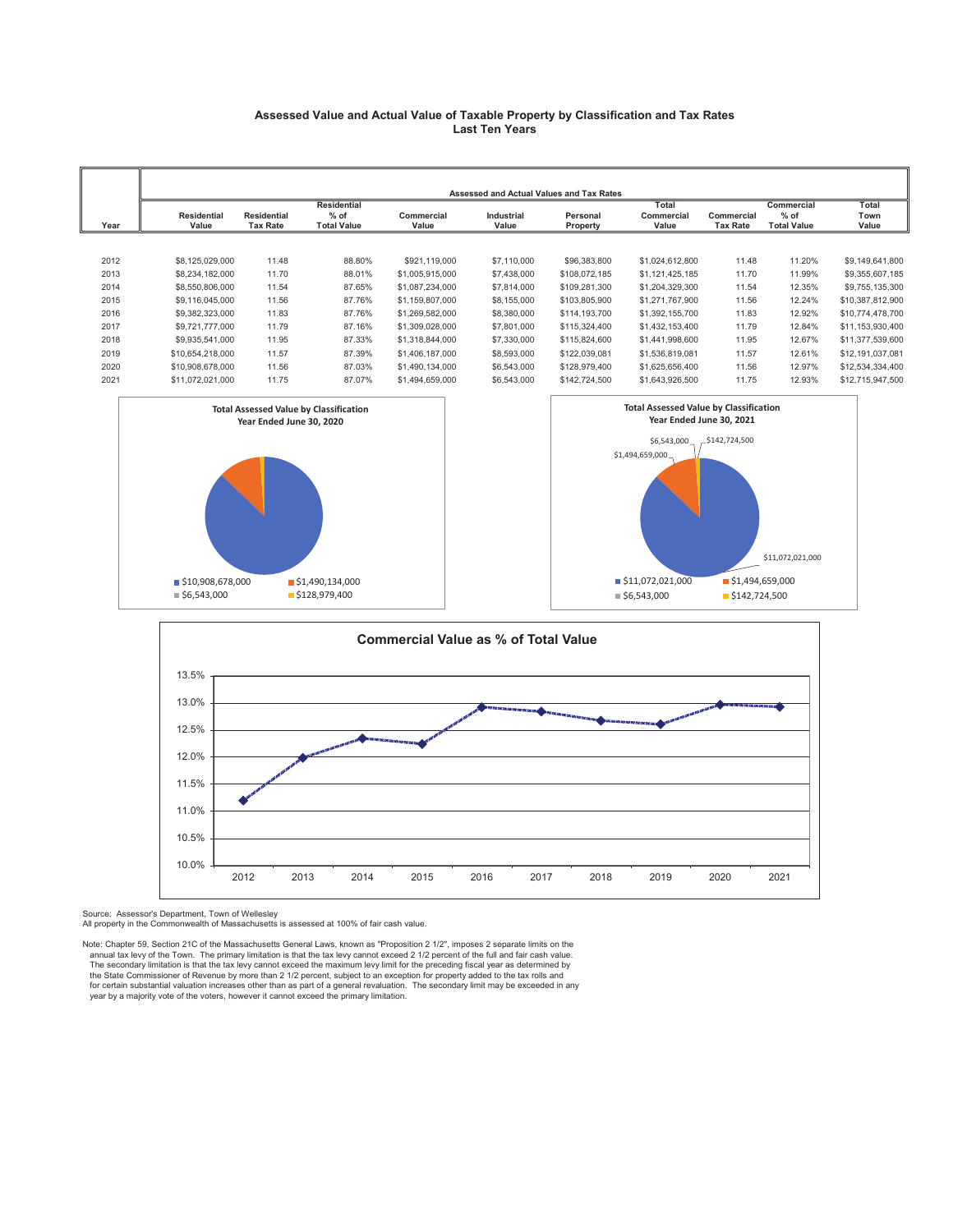#### **Principal Taxpayers Current Year and Nine Years Ago**

|                                                |                                  | 2021                  |                |                                                            |                       | 2012           |                                                                   |
|------------------------------------------------|----------------------------------|-----------------------|----------------|------------------------------------------------------------|-----------------------|----------------|-------------------------------------------------------------------|
| Name                                           | Nature of<br><b>Business</b>     | Assessed<br>Valuation | Rank           | Percentage of<br><b>Total Taxable</b><br>Assessed<br>Value | Assessed<br>Valuation | Rank           | Percentage of<br><b>Total Taxable</b><br><b>Assessed</b><br>Value |
| John Hancock                                   | Insurance and Financial Services | 236,277,000<br>\$     | $\mathbf{1}$   | 2.08%                                                      | \$<br>128,826,000     |                | 2<br>1.41%                                                        |
| Haynes Management                              | Office Buildings/Real Estate     | 189,861,000           | $\overline{c}$ | 1.67%                                                      | 137,809,000           | 1              | 1.51%                                                             |
| Eastern Development/FR Linden Square           | Retail/Real Estate               | 147,803,000           | 3              | 1.30%                                                      | 89,760,000            |                | 3<br>0.98%                                                        |
| Sun Life Assurance                             | Insurance and Financial Services | 127,865,000           | 4              | 1.12%                                                      | 75,475,000            | 4              | 0.82%                                                             |
| <b>Wellesley College</b>                       | <b>Higher Education</b>          | 98,333,000            | 5              | 0.86%                                                      | 73,886,000            |                | 0.81%<br>5                                                        |
| Wellesley Gateway (fka Harvard Pilgrim Health) | <b>Real Estate</b>               | 97,444,000            | 6              | 0.86%                                                      | 53,439,000            | 6              | 0.58%                                                             |
| Linear Realty                                  | Senior Living                    | 42,195,000            | $\overline{7}$ | 0.37%                                                      | N/A                   | N/A            | N/A                                                               |
| Wellesley Washington Street / Waterstone       | Senior Living                    | 41,950,000            | 8              | 0.37%                                                      | N/A                   | N/A            | N/A                                                               |
| Hunnewell Family                               | Residential                      | 40,199,000            | 9              | 0.35%                                                      | 29,029,000            | $\overline{7}$ | 0.32%                                                             |
| Newton Wellesley Executive Office Park         | Office Buildings                 | 37,633,000            | 10             | 0.33%                                                      | 26,948,000            |                | 0.29%<br>8                                                        |
| Grignaffini & Sons                             | Real Estate Development          | N/A                   | N/A            | N/A                                                        | 22,101,000            |                | 0.24%<br>9                                                        |
| <b>Wellesley Country Club</b>                  | Recreation                       | N/A                   | N/A            | N/A                                                        | 18,822,000            | 10             | 0.20%                                                             |
|                                                | <b>Totals</b>                    | 1,059,560,000<br>S    |                | 9.31%                                                      | 656,095,000<br>\$     |                | 7.17%                                                             |

Source: Board of Assessors

N/A = Value not included because not in the Top 10 taxpayers.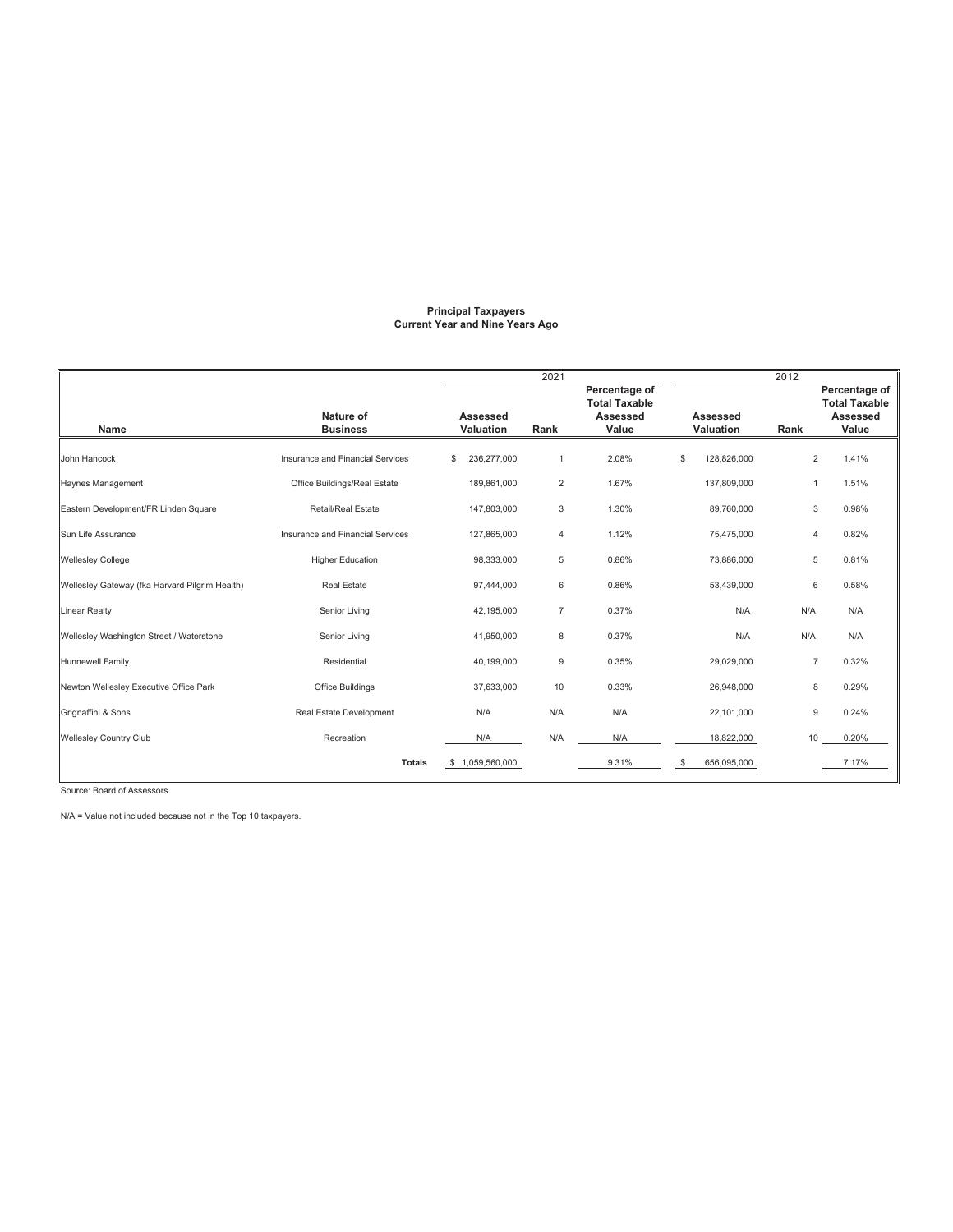# **Property Tax Levies and Collections Last Ten Years**

| Year | (1)<br>Total<br><b>Tax Levy</b> | Less<br><b>Abatements &amp;</b><br><b>Exemptions</b> | (1)<br><b>Net</b><br>Tax Levy | <b>First Year</b><br>Current<br><b>Tax Collections</b> | Percent of<br>Net Levy<br>Collected | Delinquent<br>Tax<br><b>Collections</b> | Total<br>Tax<br><b>Collections</b> | <b>Percent of</b><br><b>Total Tax</b><br><b>Collections to</b><br><b>Net Tax Levy</b> |
|------|---------------------------------|------------------------------------------------------|-------------------------------|--------------------------------------------------------|-------------------------------------|-----------------------------------------|------------------------------------|---------------------------------------------------------------------------------------|
|      |                                 |                                                      |                               |                                                        |                                     |                                         |                                    |                                                                                       |
| 2012 | \$105,037,888                   | \$482.547                                            | \$104,555,341                 | \$103.876.244                                          | 99.4%                               | \$574.623                               | \$104,450,867                      | 99.90%                                                                                |
| 2013 | \$109,460,604                   | \$511.863                                            | \$108,948,741                 | \$108,403,084                                          | 99.5%                               | \$510,101                               | \$108,913,185                      | 99.97%                                                                                |
| 2014 | \$112,574,261                   | \$417,132                                            | \$112,157,130                 | \$110,515,646                                          | 98.5%                               | \$554,853                               | \$111,070,499                      | 99.03%                                                                                |
| 2015 | \$120,083,117                   | \$748,894                                            | \$119,334,224                 | \$118,816,355                                          | 99.6%                               | \$289,485                               | \$119,105,840                      | 99.81%                                                                                |
| 2016 | \$127,462,083                   | \$465,399                                            | \$126,996,684                 | \$126,399,234                                          | 99.5%                               | \$617,760                               | \$127,016,994                      | 100.02%                                                                               |
| 2017 | \$131,504,839                   | \$436,914                                            | \$131,067,925                 | \$130,108,550                                          | 99.3%                               | \$833,634                               | \$130,942,184                      | 99.90%                                                                                |
| 2018 | \$135.961.598                   | \$431,814                                            | \$135,529,784                 | \$134,533,542                                          | 99.3%                               | \$467,956                               | \$135,001,498                      | 99.61%                                                                                |
| 2019 | \$141.050.299                   | \$482,325                                            | \$140,567.974                 | \$138,984,438                                          | 98.9%                               | \$574.976                               | \$139,559,414                      | 99.28%                                                                                |
| 2020 | \$144,896,906                   | \$464.738                                            | \$144,432,168                 | \$143,428,814                                          | 99.3%                               | \$396,485                               | \$143,825,299                      | 99.58%                                                                                |
| 2021 | \$149,412,383                   | \$352,376                                            | \$149,060,007                 | \$148,267,110                                          | 99.5%                               | \$789,752                               | \$149,056,862                      | 100.00%                                                                               |



Source: Assessor's Department, Town of Wellesley

(1) Includes tax liens.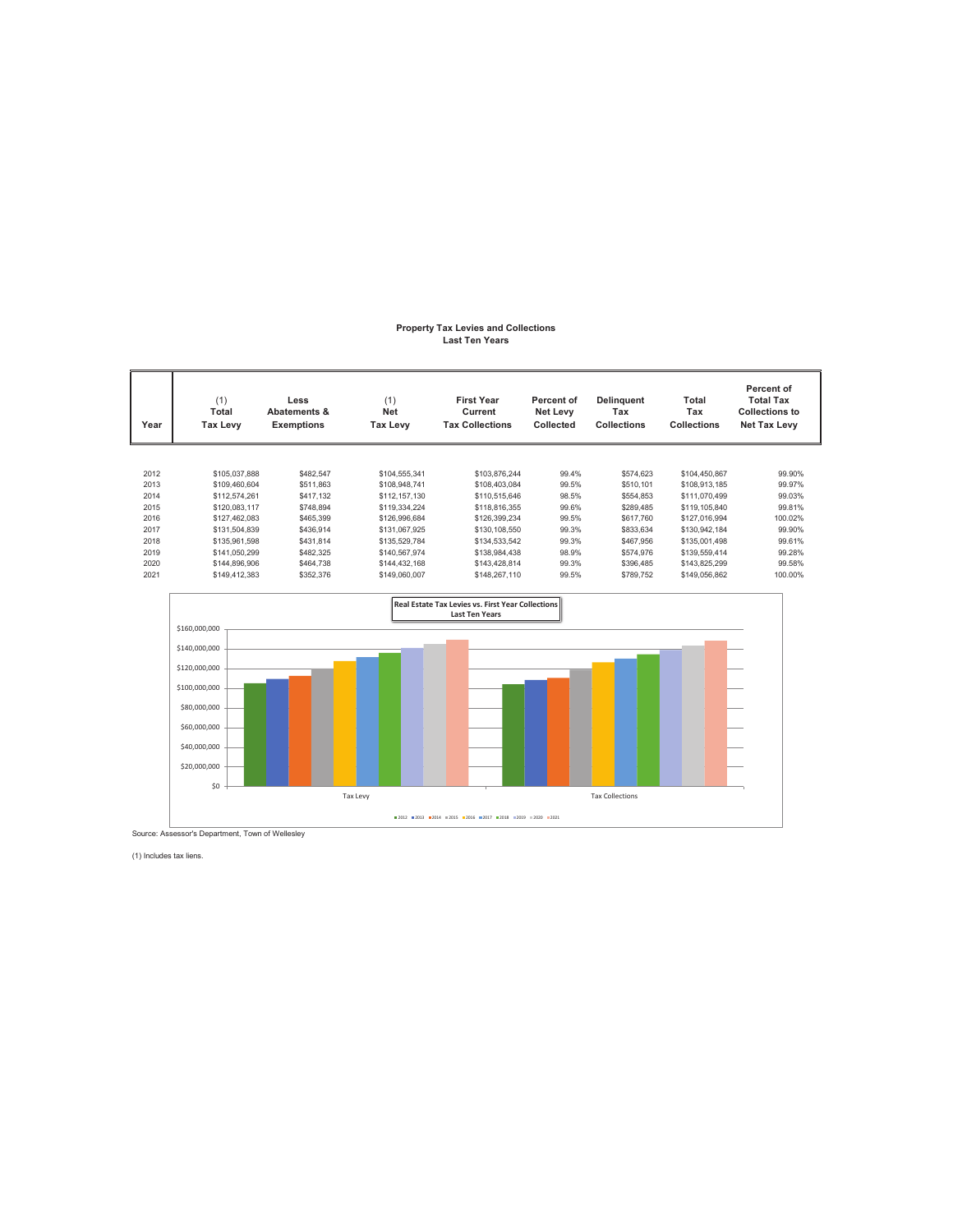#### **Ratios of Outstanding Debt and General Bonded Debt Last Ten Years**

|              |                                       |                                     |                                      |                                       | <b>Governmental Activities Debt</b> |                                     |                                    |
|--------------|---------------------------------------|-------------------------------------|--------------------------------------|---------------------------------------|-------------------------------------|-------------------------------------|------------------------------------|
| Year         | U.S. Census<br>Population<br>(1)      | Personal<br>Income                  | Assessed<br>Value                    | General<br>Obligation<br><b>Bonds</b> | Per<br>Capita                       | Percentage<br>of Personal<br>Income | Percentage<br>of Assessed<br>Value |
|              |                                       |                                     |                                      |                                       |                                     |                                     |                                    |
| 2012         | 27,982                                | \$1,913,627,647                     | \$9,149,641,800                      | \$106,588,272                         | \$3,809                             | 5.57%                               | 1.16%                              |
| 2013         | 27,982                                | \$1,951,900,200                     | \$9,355,607,185                      | \$99,957,468                          | \$3,572                             | 5.12%                               | 1.07%                              |
| 2014         | 27,982                                | \$1,997,047,358                     | \$9,755,135,300                      | \$90,853,790                          | \$3,247                             | 4.55%                               | 0.93%                              |
| 2015         | 27,982                                | \$2,015,991,172                     | \$10,387,812,900                     | \$148,129,507                         | \$5,294                             | 7.35%<br>7.11%                      | 1.43%                              |
| 2016<br>2017 | 27,982<br>27,982                      | \$2,007,232,806<br>\$2,058,875,872  | \$10,774,478,700<br>\$11,153,930,400 | \$142,800,780<br>\$137,232,552        | \$5,103<br>\$4,904                  | 6.67%                               | 1.33%<br>1.23%                     |
| 2018         | 27,982                                | \$2,228,234,642                     | \$11,377,539,600                     | \$138,365,189                         | \$4,961                             | 6.21%                               | 1.22%                              |
| 2019         | 27,982                                | \$2,236,181,530                     | \$12,191,037,081                     | \$130,629,055                         | \$4,668                             | 5.84%                               | 1.07%                              |
| 2020         | 27.982                                | \$2,327,067,066                     | \$12,534,334,400                     | \$126,935,126                         | \$4,536                             | 5.45%                               | 1.01%                              |
| 2021         | 27,982                                | \$2,400,407,888                     | \$12,715,947,500                     | \$115,340,700                         | \$4,122                             | 4.81%                               | 0.91%                              |
|              | Business-Type<br>Activities<br>(2)    |                                     | <b>Total Primary Government</b>      |                                       |                                     |                                     |                                    |
|              |                                       |                                     |                                      |                                       |                                     |                                     |                                    |
| Year         | General<br>Obligation<br><b>Bonds</b> | Total<br><b>Debt</b><br>Outstanding | Per<br>Capita                        | Percentage<br>of Personal<br>Income   | Percentage<br>of Assessed<br>Value  |                                     |                                    |
| 2012<br>2013 | \$7,264,429<br>\$7,759,000            | \$113,852,701<br>\$107,716,468      | \$4.069<br>\$3,849                   | 5.95%<br>5.52%                        | 1.24%<br>1.15%                      |                                     |                                    |
| 2014         | \$6,987,483                           | \$97,841,273                        | \$3,497                              | 4.90%                                 | 1.00%                               |                                     |                                    |
| 2015         | \$7,430,628                           | \$155,560,135                       | \$5,559                              | 7.72%                                 | 1.50%                               |                                     |                                    |
| 2016<br>2017 | \$7,145,662<br>\$5,281,787            | \$149,946,442<br>\$142,514,339      | \$5,359<br>\$5,093                   | 7.47%<br>6.92%                        | 1.39%<br>1.28%                      |                                     |                                    |
| 2018         | \$5,811,011                           | \$144,176,200                       | \$5,169                              | 6.47%                                 | 1.27%                               |                                     |                                    |
| 2019<br>2020 | \$5,049,490<br>\$4,277,109            | \$135,678,545<br>\$131,212,235      | \$4,849<br>\$4,689                   | 6.07%<br>5.64%                        | 1.11%<br>1.05%                      |                                     |                                    |

(1) 2010 Census, US Census Bureau (2) Municipal Light Plant, Sewer Fund, and Water Fund. Source: Audited Financial Statements, U. S. Census.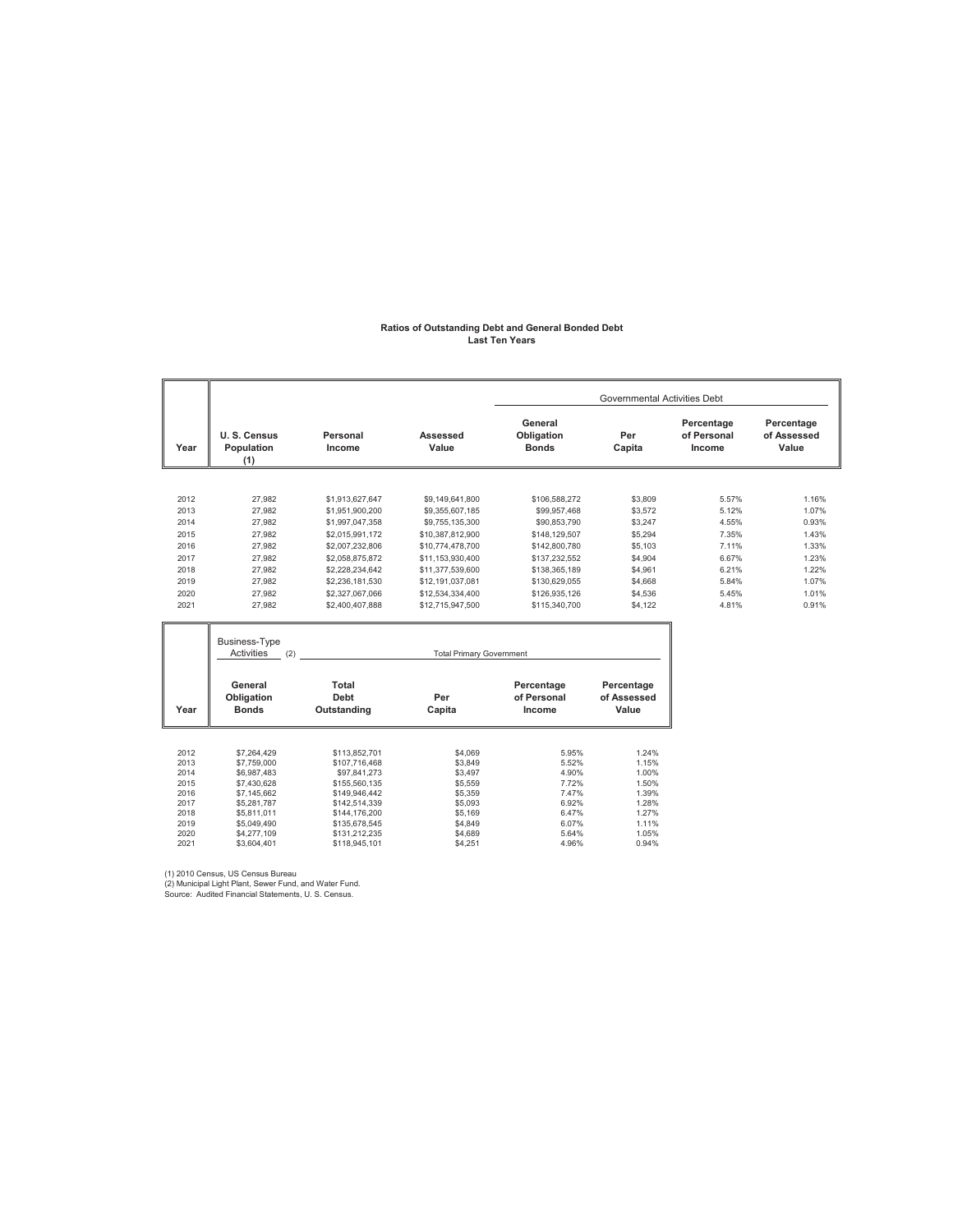#### **Direct and Overlapping Governmental Activities Debt**

### **As of June 30, 2021**

| Town of Wellesley, Massachusetts | Debt<br>Outstanding | Estimated<br>Percentage<br>Applicable | Estimated<br>Share of<br>Overlapping<br>Debt |
|----------------------------------|---------------------|---------------------------------------|----------------------------------------------|
| Debt repaid with property taxes: | 15,505,000          | 8.17%                                 | \$<br>1,266,759                              |
|                                  | 115,340,700         |                                       | 115,340,700                                  |
|                                  | 130,845,700         |                                       | 116,607,459                                  |

The overlapping debt percentage used to arrive at the Town's share of the total Norfolk County outstanding debt is the ratio of the Town's operating assessment for FY21 paid to the County divided by the total of all assessments paid by each municipality within the jurisdictional boundary of the County.

Source: Norfolk County Treasurer's Office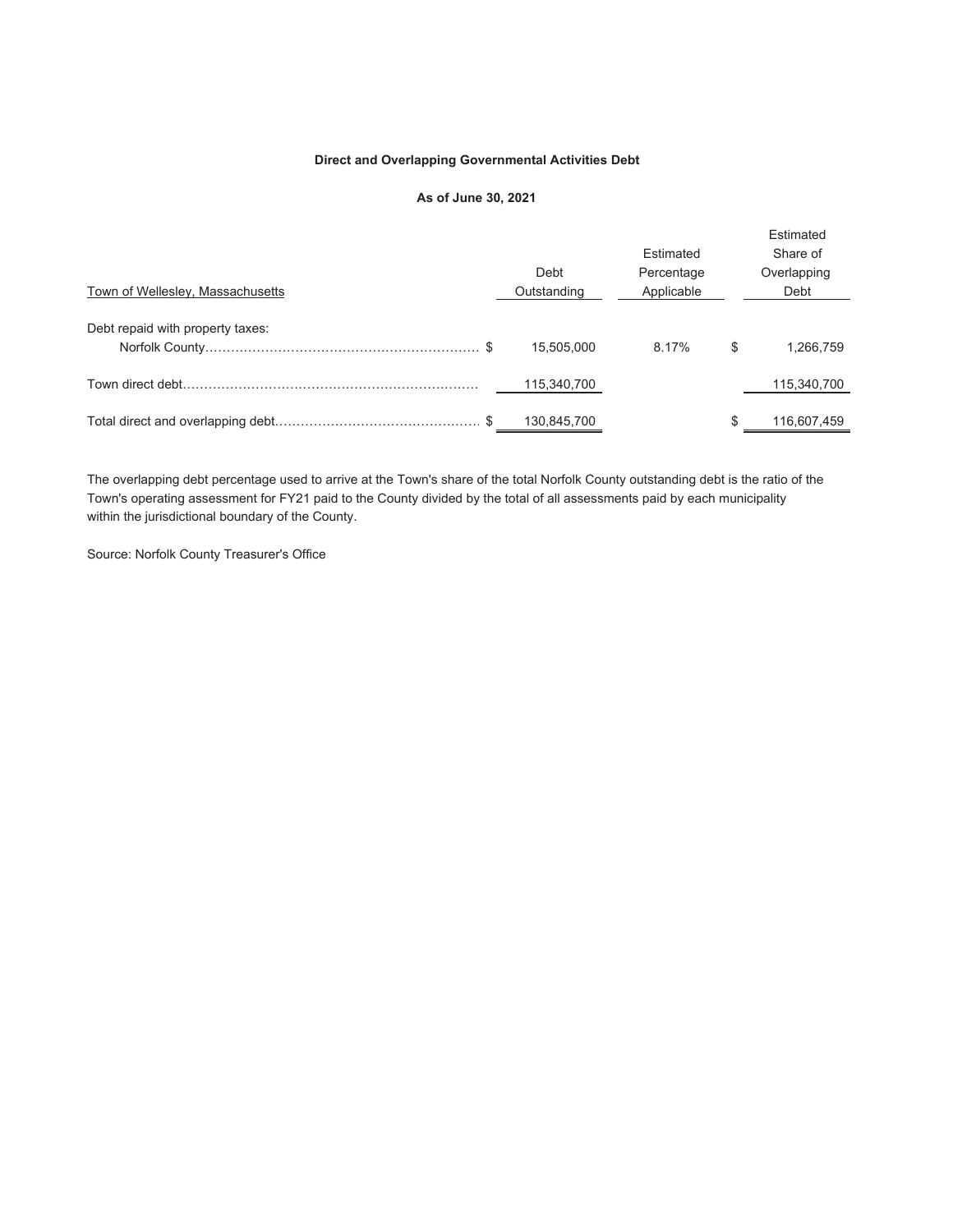### **Computation of Legal Debt Margin Last Ten Years**

|                                                                       | 2012                      | 2013                     | 2014                     | 2015                      | 2016                      | 2017                      | 2018                     | 2019                      | 2020                      | 2021                      |
|-----------------------------------------------------------------------|---------------------------|--------------------------|--------------------------|---------------------------|---------------------------|---------------------------|--------------------------|---------------------------|---------------------------|---------------------------|
| Equalized Valuation.                                                  | \$9,773,806,800           | 9,773,806,800            | \$10,212,968,600         | \$10,212,968,600          | \$11,749,686,900          | \$11,749,686,900          | \$11,377,539,600         | \$11,377,539,600          | \$13,524,019,800          | \$13,524,019,800          |
| Debt Limit -5% of Equalized Valuation                                 | 488.690.340<br>s          | 488,690,340              | 510.648.430              | 510.648.430               | 587.484.345               | 587.484.345               | 568,876,980              | 568.876.980               | 676,200,990               | 676,200,990               |
| Less:                                                                 |                           |                          |                          |                           |                           |                           |                          |                           |                           |                           |
| Outstanding debt applicable to limit<br>Authorized and unissued debt. | 105.275.000<br>27.406.452 | 97.670.000<br>22.360.581 | 90.853.790<br>40.499.698 | 145.550.000<br>13.269.526 | 138,860,700<br>18.282.590 | 137.232.552<br>13.856.229 | 138,365,189<br>8.125.350 | 126.545.700<br>11.938.021 | 115,340,700<br>11.962.297 | 115,340,700<br>14,005,451 |
|                                                                       | 356,008,888               | 368,659,759              | 379,294,942              | 351,828,904               | 430,341,055               | 436,395,564               | 422,386,441              | 430,393,259               | 548,897,993               | 546,854,839               |
| Total debt applicable to the limit<br>as a percentage of debt limit   | 27.15%                    | 24.56%                   | 25.72%                   | 31.10%                    | 26.75%                    | 25.72%                    | 25.75%                   | 24.34%                    | 18.83%                    | 19.13%                    |

Source: Massachusetts Department of Revenue - Equalized valuations are established as of January 1 of even-numbered years for the next two years.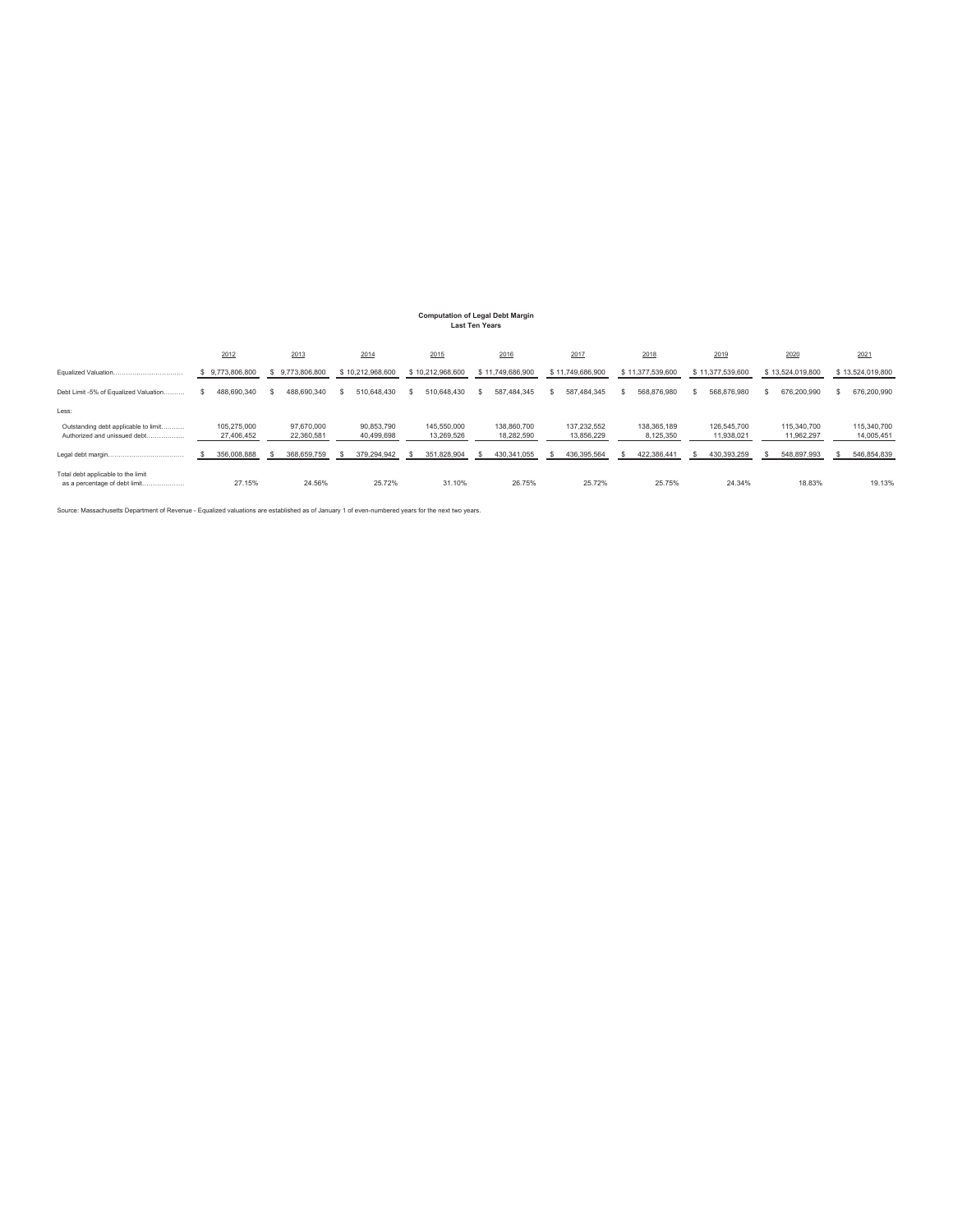### **Demographic and Economic Statistics Last Ten Years**

| Year | Population<br><b>Estimates</b> | <b>Personal</b><br><b>Income</b> | Per<br>Capita<br><b>Personal</b><br><b>Income</b> | <b>Median</b><br>Age | <b>School</b><br><b>Enrollment</b> | <b>Unemployment</b><br>Rate |
|------|--------------------------------|----------------------------------|---------------------------------------------------|----------------------|------------------------------------|-----------------------------|
|      |                                |                                  |                                                   |                      |                                    |                             |
| 2012 | 27,982                         | \$1,913,627,647                  | \$68,388                                          | 37.0                 | 4,986                              | 4.0%                        |
| 2013 | 27,982                         | \$1,951,900,200                  | \$69,756                                          | 37.0                 | 4,857                              | 5.8%                        |
| 2014 | 27,982                         | \$1,997,047,358                  | \$71,369                                          | 38.2                 | 4,940                              | 4.2%                        |
| 2015 | 27,982                         | \$2,015,991,172                  | \$72,046                                          | 37.1                 | 4,970                              | 4.2%                        |
| 2016 | 27,982                         | \$2,007,232,806                  | \$71,733                                          | 38.2                 | 4,923                              | 3.9%                        |
| 2017 | 27,982                         | \$2,065,519,312                  | \$73,816                                          | 38.2                 | 4,917                              | 2.9%                        |
| 2018 | 27,982                         | \$2,228,234,642                  | \$79,631                                          | 38.2                 | 4,908                              | 2.7%                        |
| 2019 | 27,982                         | \$2,236,181,530                  | \$79,915                                          | 38.2                 | 4,863                              | 2.7%                        |
| 2020 | 27,982                         | \$2,327,067,066                  | \$83,163                                          | 38.2                 | 4,758                              | $\star$<br>9.4%             |
| 2021 | 27,982                         | \$2,400,407,888                  | \$85,784                                          | 38.2                 | 4,362                              | 4.1%                        |

Sources: 2010 US Census, Wellesley Public Schools, Mass. Executive Office of Labor and Workforce Development.

\* COVID - 19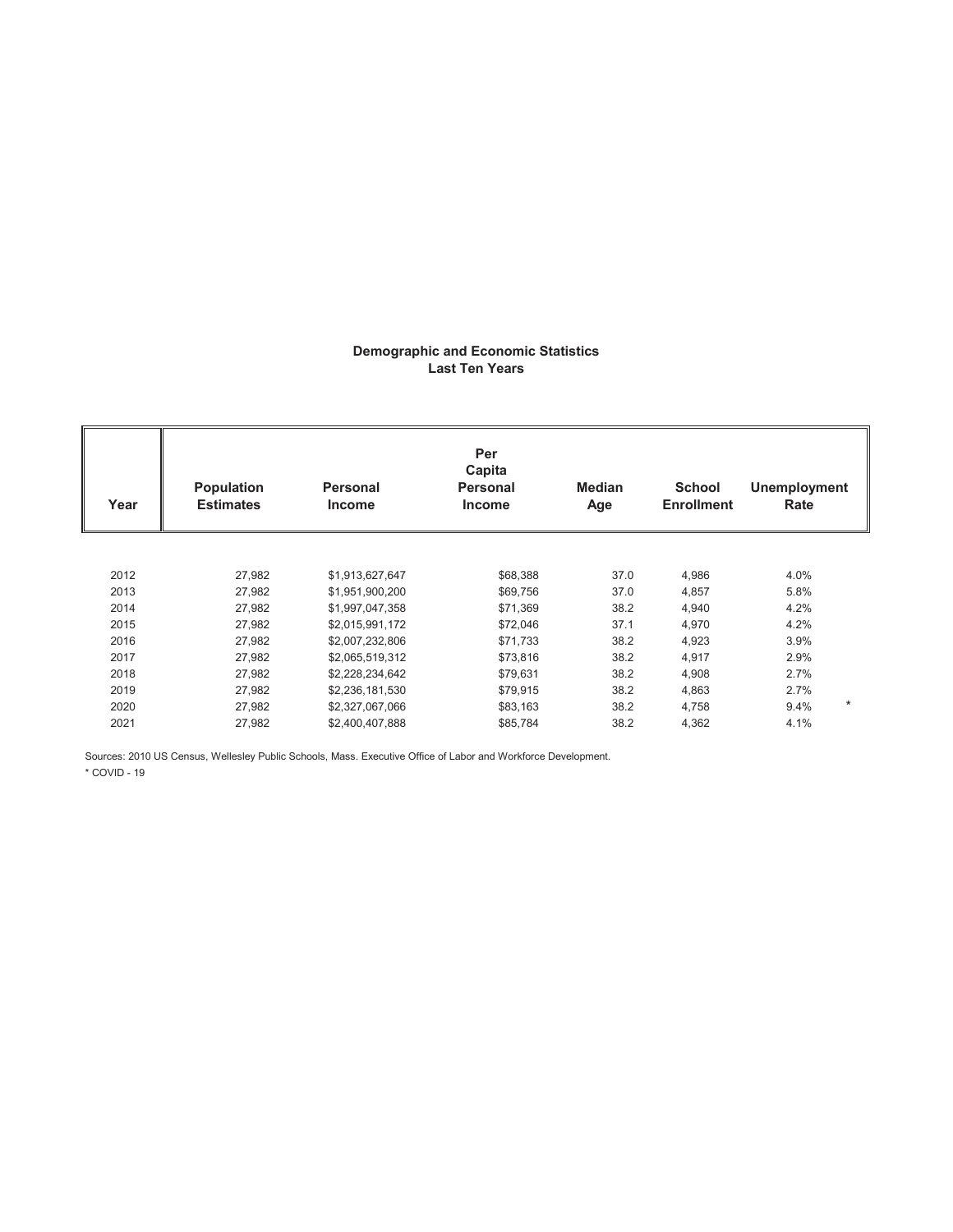#### **Principal Employers (excluding the Town) Current Year and Nine Years Ago**

|                                     |                                |                  | 2021           |                   |                  | 2012           |                   |
|-------------------------------------|--------------------------------|------------------|----------------|-------------------|------------------|----------------|-------------------|
|                                     | <b>Nature</b>                  |                  |                | Percentage of     |                  |                | Percentage of     |
|                                     | of                             |                  |                | <b>Total Town</b> |                  |                | <b>Total Town</b> |
| <b>Employer</b>                     | <b>Business</b>                | <b>Employees</b> | Rank           | Employment        | <b>Employees</b> | Rank           | Employment        |
| <b>Wellesley College</b>            | <b>Higher Education</b>        | 1,070            | $\mathbf 1$    | 8.60%             | 1,200            | $\overline{2}$ | 8.67%             |
| Sun Life Financial                  | Insurance Company              | 1,010            | $\overline{2}$ | 8.12%             | 1,661            | $\mathbf{1}$   | 12.01%            |
| <b>Babson College</b>               | <b>Higher Education</b>        | 895              | 3              | 7.20%             | 850              | 3              | 6.14%             |
| Harvard Pilgrim Health Care         | Insurance Company              | 440              | 4              | 3.54%             | 490              | $\overline{4}$ | 3.54%             |
| Roche Brothers                      | Grocery                        | 329              | 5              | 2.65%             | 330              | 5              | 2.39%             |
| Harvard Vanguard Medical Associates | Healthcare                     | 327              | 6              | 2.63%             | N/A              | N/A            | N/A               |
| Mass Bay Community College          | <b>Higher Education</b>        | 285              | 7              | 2.29%             | 250              | 6              | 1.81%             |
| Dana Hall School                    | Private School                 | 260              | 8              | 2.09%             | 250              | $\overline{7}$ | 1.81%             |
| <b>Whole Foods</b>                  | Grocery                        | 250              | 9              | 2.01%             | N/A              | N/A            | N/A               |
| <b>Wellesley Country Club</b>       | <b>Private Recreation Club</b> | 175              | 10             | 1.41%             | 220              | 8              | 1.59%             |
| <b>Biogen IDEC</b>                  | Bio-pharmaceutical             | N/A              | N/A            | N/A               | 210              | 9              | 1.52%             |
| Towers Watson                       | Actuary                        | N/A              | N/A            | N/A               | 200              | 10             | 1.45%             |
|                                     |                                | 5,041            |                | 40.54%            | 5,661            |                | 40.92%            |

According to the Massachusetts Workforce Development Data, in June 2020 Wellesley had a total labor force of 13,177, of whom 12,641were employed and 536 were unemployed.

Sources: Mass. Labor and Workforce Development, Wellesley local employers N/A = No previous historical data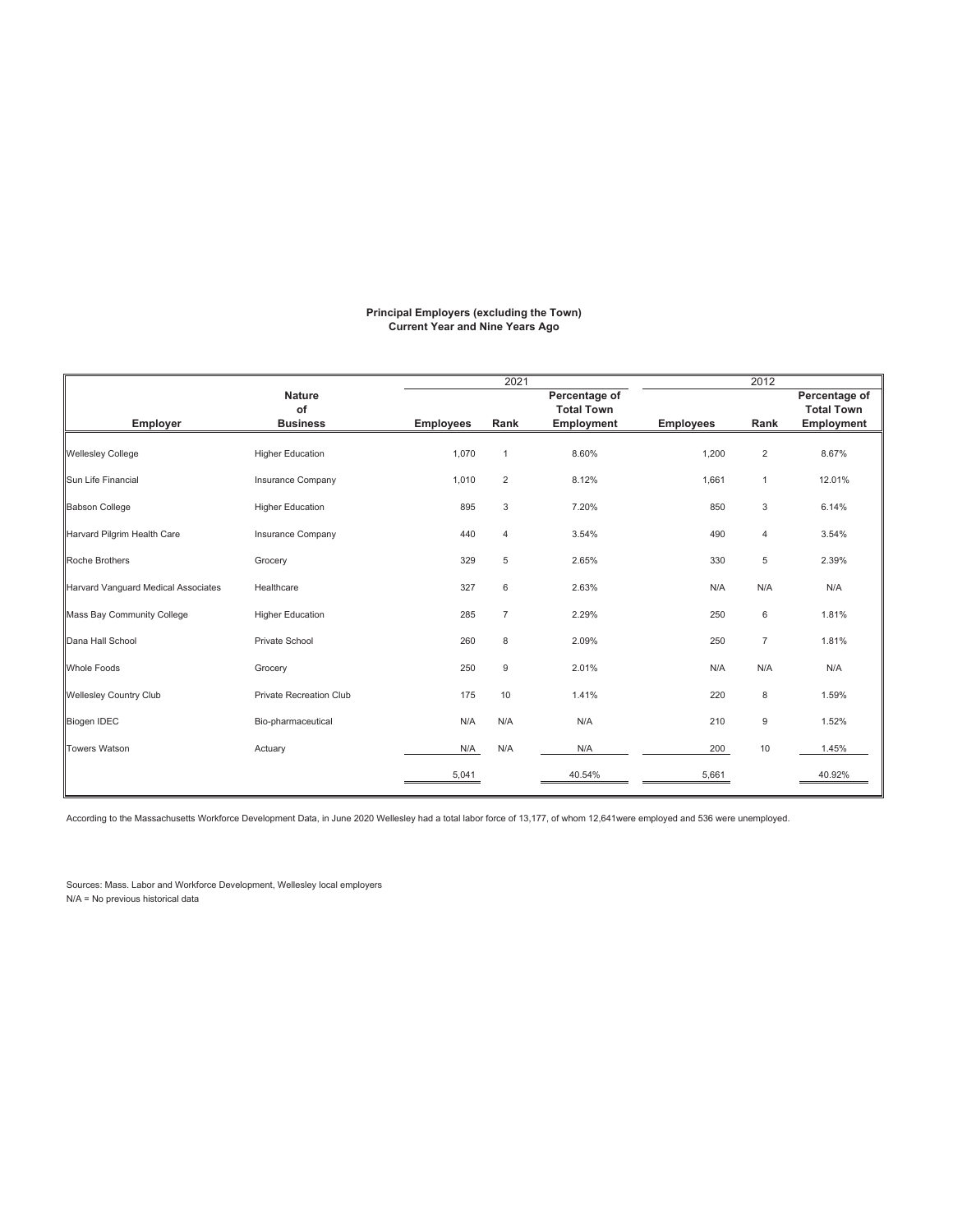## **Operating Indicators by Function/Program Last Ten Years**

| <b>Function/Program</b>                                  | 2012        | 2013        | 2014        | 2015        | 2016        | 2017        | 2018        | 2019        | 2020        | 2021        |
|----------------------------------------------------------|-------------|-------------|-------------|-------------|-------------|-------------|-------------|-------------|-------------|-------------|
| <b>General Government</b>                                |             |             |             |             |             |             |             |             |             |             |
| Facilities maintenance work orders                       | unavailable | 1,353       | 1,254       | 1.371       | 1.102       | 1,006       | 1.763       | 1,525       | 1,329       | 1.081       |
| Building                                                 |             |             |             |             |             |             |             |             |             |             |
| New home building permits                                | 61          | 71          | 67          | 69          | 69          | 79          | 37          | 45          | 49          | 51          |
| Residential Additions                                    | 103         | 84          | 104         | 119         | 108         | 100         | 83          | 97          | 68          | 113         |
|                                                          |             |             |             |             |             |             |             |             |             |             |
| Residential Alterations                                  | 326         | 331         | 352         | 425         | 419         | 348         | 332         | 348         | 300         | 349         |
| Residential Demolition                                   | 59          | 71          | 64          | 65          | 104         | 89          | 36          | 45          | 44          | 49          |
| Commercial Alterations                                   | 133         | 189         | 96          | 103         | 121         | 104         | 120         | 143         | 57          | 69          |
| Police                                                   |             |             |             |             |             |             |             |             |             |             |
|                                                          | 190         | 190         | 199         | 206         | 167         | 169         | 140         | 189         | 146         | 146         |
| Motor vehicle violations                                 | 7.524<br>56 | 6.984<br>56 | 8.596<br>57 | 8.460       | 7.681       | 6.723       | 7.041<br>60 | 5.717<br>60 | 5.046<br>60 | 2.280<br>60 |
| Police personnel and officers<br>Fire                    |             |             |             | 58          | 58          | 59          |             |             |             |             |
|                                                          | 2.076       | 2.160       | 2.024       | 2.469       | 2.222       | 1.967       | 2.130       | 2.158       | 1.150       | 1.350       |
| Emergency responses                                      | 3.924       | 3.881       | 3.924       | 4.140       | 4.233       | 4.221       | 4.311       | 4,226       | 3.878       | 3,534       |
| Fire personnel and officers                              | 55          | 55          | 58          | 57          | 57          | 58          | 58          | 57          | 57          | 57          |
| Education                                                |             |             |             |             |             |             |             |             |             |             |
| Number of public school students                         | 4.986       | 4.857       | 4.940       | 4.970       | 4,923       | 4.917       | 4.908       | 4.863       | 4.758       | 4.362       |
| <b>Health services</b>                                   |             |             |             |             |             |             |             |             |             |             |
| Number of vaccinations                                   | 1.162       | 942         | 771         | 680         | 669         | 946         | 712         | 1.040       | 1.045       | 1.639       |
| Reported Disease Investigations                          | 120         | 173         | 188         | 197         | 174         | 283         | 283         | 194         | 581         | 1.347       |
| Library                                                  |             |             |             |             |             |             |             |             |             |             |
| Volumes in circulation                                   | 730.474     | 741.704     | 758.179     | 743.337     | 739.316     | 760.434     | 774.617     | 782.598     | 628.787     | 511.552     |
| eBook Collection (1)                                     | 8.649       | 15,816      | 20,334      | 66.894      | 171.292     | 85.824      | 90.966      | 60.153      | 62.856      | 122,673     |
| Reference Questions Answered                             | 102,432     | 93,024      | 96,876      | 110,256     | 86.184      | 106.089     | 110,760     | 133,368     | 126,684     | 51.996      |
| Recreation                                               |             |             |             |             |             |             |             |             |             |             |
| Total program revenue                                    | \$1,002.059 | \$914,214   | \$1,061,929 | \$1,060,831 | \$1,205,072 | \$1,369,561 | \$1,417,819 | \$1,582,803 | \$1,265,017 | \$576,836   |
|                                                          | unavailable | 541         | 530         | 605         | 610         | 702         | 1,021       | 774         | 749         | 569         |
| Program Participants                                     | unavailable | 10.343      | 7.592       | 6.920       | 9.551       | 7.267       | 7.241       | 9.624       | 9.280       | 4.339       |
| Morses Pond Attendance<br>Traffic and parking management | 36,260      | 41,782      | 17,893      | 24,170      | 24,263      | 28,387      | 23,367      | 18,199      | 21,619      | 42,405      |
|                                                          | \$784.911   | \$882.648   | \$835.971   | \$832,488   | \$905.227   | \$881.374   | \$874.404   | \$950.212   | \$730.185   | \$165.953   |
| Meters Repaired                                          | unavailable | unavailable | unavailable | 659         | 302         | unavailable | 212         | 88          | 33          | 45          |
| Sewer                                                    |             |             |             |             |             |             |             |             |             |             |
| Number of accounts                                       | 8.126       | 8.122       | 8.130       | 8.093       | 8.181       | 8.129       | 8.173       | 8.059       | 8.188       | 8.207       |
| Feet rodded/flushed                                      | 398.951     | 275,776     | 327.635     | 293,000     | 254,755     | 303.770     | 233.573     | 158.144     | 111,070     | 51,760      |
| Water                                                    |             |             |             |             |             |             |             |             |             |             |
|                                                          | 12.041      | 12.100      | 12.188      | 8.296       | 8.388       | 8.373       | 8.357       | 8.250       | 8.381       | 13.495      |
| Consumption in gallons (millions)                        | 847         | 864         | 1.036       | 919         | 942         | 973         | 915         | 849         | 897         | 1.002       |
| Daily consumption (millions)                             | 2.21        | 2.11        | 2.84        | 2.52        | 2.57        | 3.00        | 2.50        | 2.33        | 2.45        | 2.74        |
| Municipal Light                                          |             |             |             |             |             |             |             |             |             |             |
| Total kilowatt hour sales                                | 238.399.850 | 248.169.479 | 247.815.724 | 245.245.456 | 236,712,233 | 240.208.941 | 237.285.787 | 250.561.304 | 237.580.900 | 242.118.183 |
| Municipal kilowatt hour usage                            | 10,880,167  | 11,214,680  | 11,617,297  | 11,527,241  | 11,283,168  | 11,626,264  | 11,712,227  | 11,459,336  | 9,875,581   | 9,983,606   |
| Streetlight kilowatt hour usage (2)                      | 1.875.180   | 1.879.056   | 1.879.380   | 1.879.505   | 1.880.308   | 1.880.192   | 1.880.192   | 970.060     | 925.581     | 925.681     |

Source: Various Town Departments<br>(1) The eBook collection is lower in 2017 as a result of a vendor changing contracts to reduce the number of available titles and increase the quality of selection.<br>(2) The LED lighting pro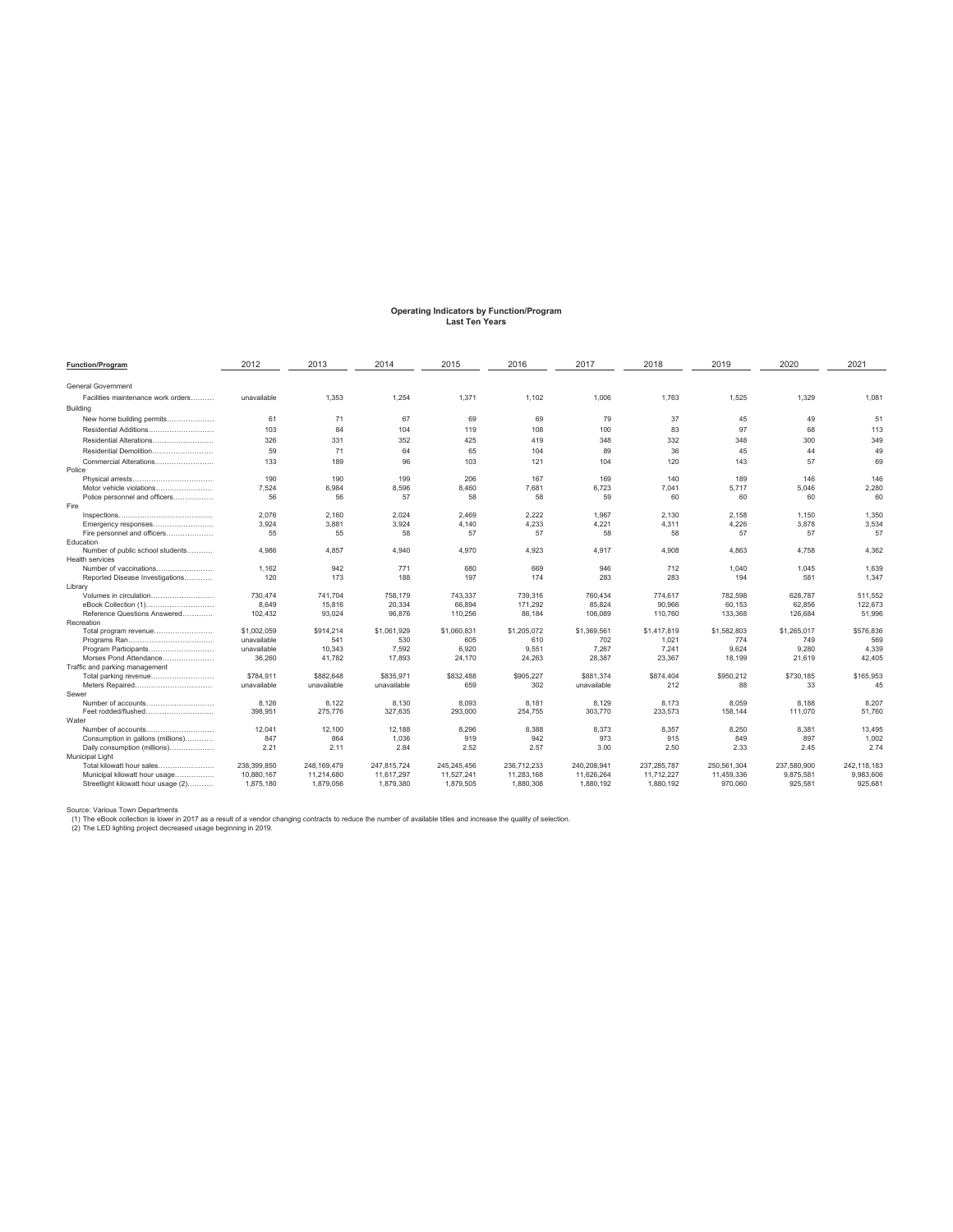#### **Full-time Equivalent Town Employees by Function Last Ten Years**

|                    | 2012 | 2013 | 2014 | 2015 | 2016  | 2017 | 2018 | 2019 | 2020 | 2021 |
|--------------------|------|------|------|------|-------|------|------|------|------|------|
| Function           |      |      |      |      |       |      |      |      |      |      |
| General government | 53   | 71   | 71   | 72   | 74    | 78   | 79   | 79   | 80   | 80   |
| Public safety      | 121  | 121  | 121  | 122  | 122   | 124  | 124  | 125  | 125  | 125  |
| School custodians  | 35   | 40   | 40   | 40   | 40    | 40   | 39   | 39   | 39   | 39   |
| * Public education | 744  | 749  | 773  | 804  | 822   | 843  | 853  | 868  | 885  | 887  |
| Public works       | 88   | 88   | 88   | 89   | 89    | 87   | 87   | 89   | 89   | 89   |
| Health services    | 6    | 5    | 5    | 5    | 5     |      | b    | 5.   | 6    |      |
|                    | 34   | 31   | 31   | 31   | 31    | 31   | 31   | 31   | 31   | 3    |
| Recreation         |      | 5    | 5    | 5    | b     |      | 5    | b    | b.   |      |
| Water/Sewer        | 28   | 28   | 29   | 29   | 29    | 28   | 28   | 28   | 28   | 28   |
| Municipal light    | 32   | 32   | 33   | 33   | 32    | 32   | 32   | 32   | 32   | 32   |
| Total<br>          |      | .170 | .196 | .230 | 1.249 |      | .283 | .301 | .320 |      |

Source: Various Town Departments, Payroll count

\* Public Education employee count was recast and is now based on numbers provided in the Advisory Report.

\* Library lost two full time custodians to General Government in 2013.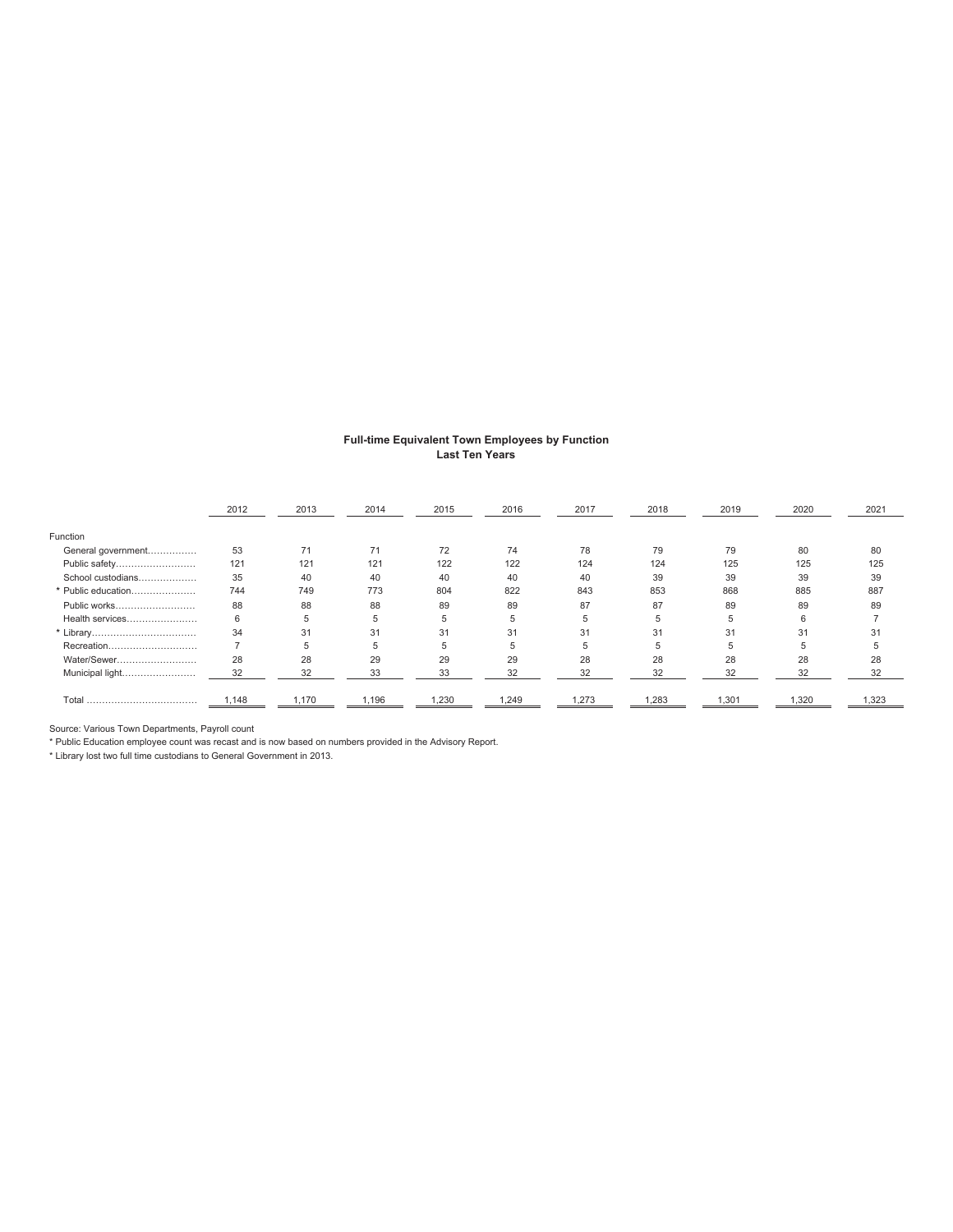| <b>Function/Program</b>       | 2012           | 2013 | 2014 | 2015 | 2016 | 2017           | 2018 | 2019 | 2020           | 2021 |
|-------------------------------|----------------|------|------|------|------|----------------|------|------|----------------|------|
|                               |                |      |      |      |      |                |      |      |                |      |
| <b>General Government</b>     |                |      |      |      |      |                |      |      |                |      |
| Number of buildings<br>Police |                |      | 4    |      |      | 5              | 5    | 5    | 5              |      |
| Number of stations            |                |      |      |      |      |                |      |      |                |      |
| Fire                          |                |      |      |      |      |                |      |      |                |      |
|                               | $\overline{2}$ | 2    | 2    | 2    | 2    | $\overline{2}$ | 2    | 2    | $\overline{2}$ |      |
| Education                     |                |      |      |      |      |                |      |      |                |      |
| Number of elementary schools  |                |      |      |      |      |                |      |      |                |      |
| Number of preschools          |                |      |      |      |      |                |      |      |                |      |
| Number of middle schools      |                |      |      |      |      |                |      |      |                |      |
| Number of high schools        |                |      |      |      |      |                |      |      |                |      |
| <b>Public Works</b>           |                |      |      |      |      |                |      |      |                |      |
| Streets to maintain (miles)   | 110            | 110  | 110  | 110  | 110  | 110            | 110  | 110  | 110            | 110  |
| Sidewalks to maintain (miles) | 118            | 118  | 118  | 118  | 118  | 118            | 118  | 118  | 118            | 118  |
| Library                       |                |      |      |      |      |                |      |      |                |      |
|                               | 3              | 3    | 3    | 3    | 3    | 3              | 3    | 3    | 3              | 3    |
| Recreation                    |                |      |      |      |      |                |      |      |                |      |
| Park and playground (acreage) | 365            | 365  | 365  | 365  | 365  | 365            | 365  | 365  | 365            | 365  |
| Feet of public beach front    | 660            | 660  | 660  | 660  | 660  | 660            | 660  | 660  | 660            | 660  |
| Public beaches                |                |      |      |      |      |                |      |      |                |      |
|                               | 16             | 16   | 16   | 16   | 16   | 16             | 16   | 16   | 16             | 16   |
|                               |                |      |      |      |      |                |      |      |                |      |

#### **Capital Asset Statistics by Function/Program Last Ten Years**

Source: Various Town Departments